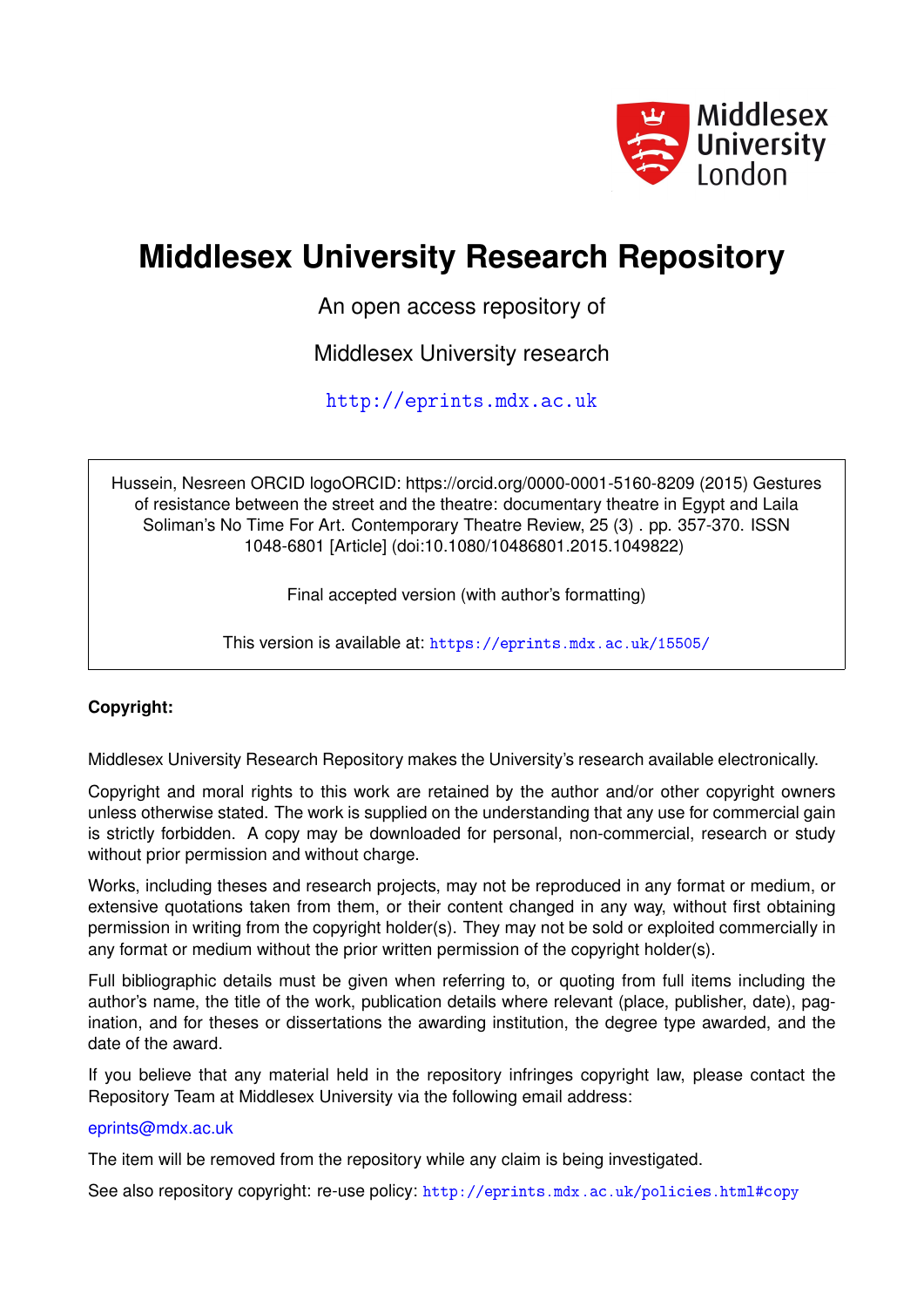# **Gestures of Resistance between the Street and the Theatre: Documentary Theatre in Egypt and Laila Soliman's** *No Time for Art*

# **Nesreen Hussain**

I am walking down a narrow alleyway in downtown Cairo; I often lose my way here. It is dimly lit, quiet, with hardly any passersby. Following the directions given to me to *Rawabet* (Arabic for 'links'), one of few spaces dedicated to the independent performing arts scene in Egypt since 2006, I walk down the narrow rundown streets until they open to reveal a spacious and busy courtyard. I almost miss the entrance to the converted disused warehouse that is absent of any signs, other than the crowd outside, waiting to gain entrance. I find my way to the makeshift box office to purchase a modestly priced ticket, handed to me by Laila Soliman, the director of the performance. The ticket consists of a yellow sticker with the now iconic and ironic image of a bust in a gimp mask, the 'Mask of Freedom', designed by Egyptian visual street artist Ganzeer.<sup>1</sup> I wait outside the venue for a friend to join me at the opening night of *No Time for Art / 3* (2012), the fourth since 2011 in a series of documentary performances addressing police and military violence today in Egypt.<sup>2</sup>

As I wait, I observe the gathering of familiar and unfamiliar faces: many young performers and artists, and many known to be active participants in the ongoing political struggle. We manage to find two seats in a busy house: an intimate black box space with a few rows of tiered seats. The simple staging consists of a raised platform, a large back screen and two chairs placed side by side in front of the screen and the performance opens with a film showing a young girl. She introduces herself and describes her relationship to Sherif, the absent protagonist of the performance. We learn that he is her uncle. At the end of the short film, two performers are revealed on stage standing in front of the two chairs: they are Sherin Hegazy, dressed in plain blue trousers and top, playing her absent brother, and Ahmed El Gendy, playing himself, in green. '1. Purple,' begins Hegazy, with the line projected on the screen behind her in both Arabic and English. El Gendy responds with, 'I

<sup>&</sup>lt;sup>1</sup> See http://www.ganzeer.com/post/61096686642/project-the-mask-of-freedom-date-may-2011 (Accessed 10 November 2014).

<sup>&</sup>lt;sup>2</sup> See http://notimeforart.com (Accessed 10 November 2014).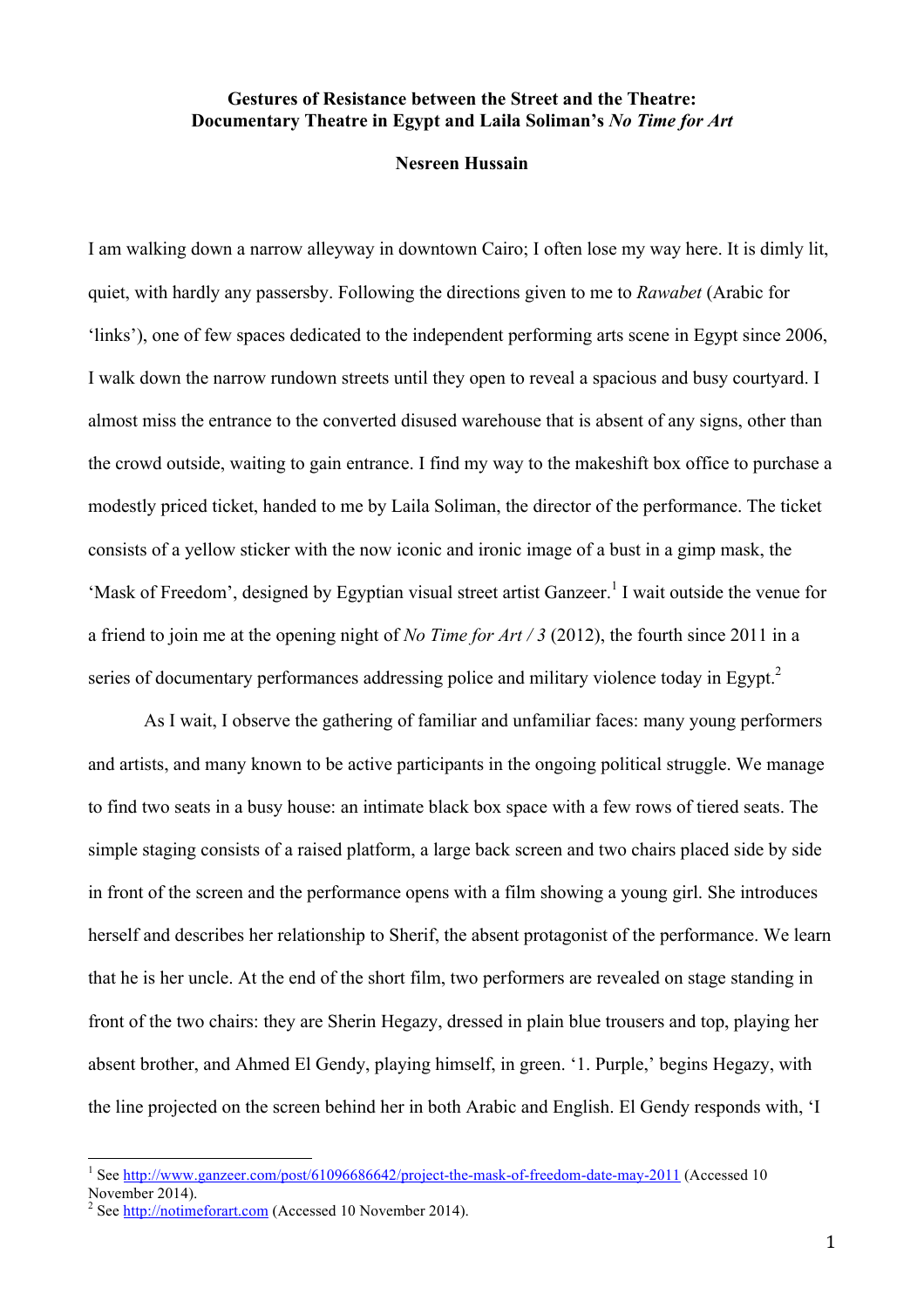realise that regular-looking clouds can just be fucking beautiful!' which is also projected in the two languages along with '#GeishThoughts'.<sup>3</sup> A woman's loud laughter is suddenly heard from the audience. The listing of the disconnected lines continues in the style of what seem like twitter posts, also suggested by the hashtag. As Hegazy arrives at: '2. Green,' El Gendy's delivery becomes a linear narrative describing the experience of being admitted to military service in Egypt. The woman's laughter increases in volume and she is hushed by audience members. El Gendy is now describing the dehumanising medical checks he underwent upon entering the service, and now the voice of the woman in the audience erupts with objections to El Gendy's commentary. When he finishes his story, El Gendy walks off stage and Hegazy reads from a letter. We see the handwritten document projected on the screen. The letter is written to her by her brother Sherif from prison, lamenting his misfortune and the effects that his imprisonment have had on his life and that of his family. Towards the end of the letter, he urges his sister to marry, have children and earn a living. Hegazy faintly embodies her brother's stance whilst reading.

Moments after finishing the letter, El Gendy walks back on stage and both seated performers tell parallel stories of imprisonment and military service, one from the perspective of Sherif, still in prison at the time of performance, but told here by his sister, and the other the story of El Gendy, told by himself. The two parallel stories seem separate but they intersect at times, and are told with minimal movement or interaction between performers. Sherif, embodied by his sister, describes the rules that govern everyday life inside Egyptian prisons, imposed by the institution and by prisoners themselves. At this point, almost eight minutes into the performance, the woman in the audience heard earlier walks into the performance space, confronting the two performers. In a moment of astonishing theatricality, that in turn blurs the boundary between 'real' life and theatre, she questions the performers' description of imprisonment, declaring that she herself was actually detained and taken to prison by Egyptian State Security. She steps on the platform, faces the

<sup>&</sup>lt;sup>3</sup> 'Geish' means 'army' in Egyptian dialect. Ahmed El Gendy, who studied graphic design, wrote numbered tweets using this hashtag while serving in the army. He posted these on Facebook when out on leave, giving each block a colour that reflected his feelings during that period of service (Laila Soliman, in conversation with the author, 26 September 2014).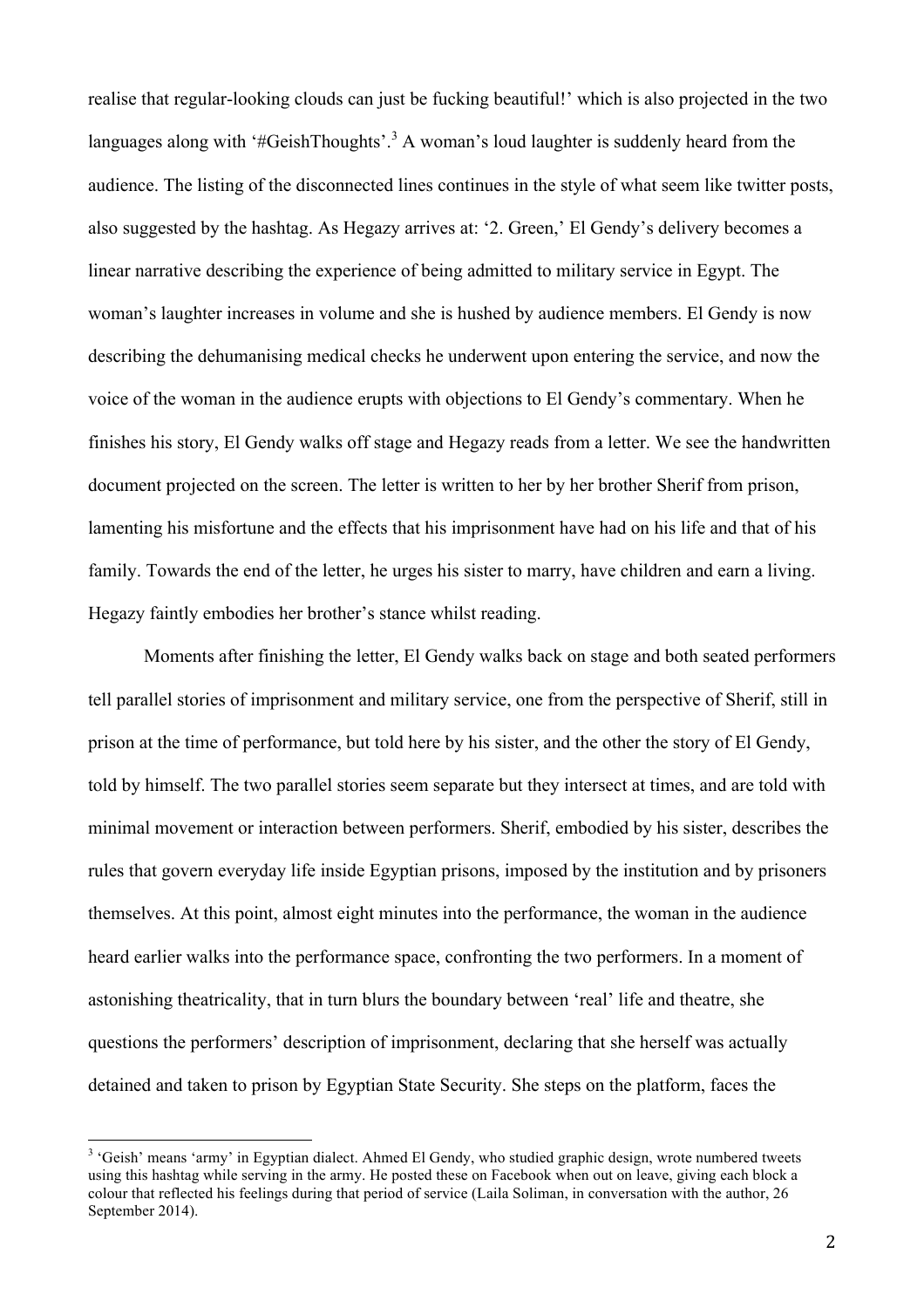audience and continues, explaining how she was imprisoned because of her rejection of the injustice and subjugation that she witnessed and experienced firsthand. A man approaches to lead her off stage but she gestures him away, and the director allows her to finish. The woman turns to the audience and repeats: 'if you want to claim your rights, claim them with your own hands, with your own hands, with your own hands!' She walks off stage and leaves the venue to roaring applause. The stunned performers pause for a few uneasy moments before starting the performance all over again. According to the makers, this was not planned, and they have no relationship to the woman.

## **'Theatres of Actuality' and Political Resistance**

For Peter Weiss, documentary theatre reveals themes of a 'social or political character' and can work against the 'haphazard' nature of the mass media: 'Documentary Theatre, like the spontaneous open air demonstration with its placards and slogans, represents a reaction against the contemporary situation, and a demand for explanations<sup>4</sup>. In his comparison of documentary theatre and political protest, he argues that documentary theatre retains the spontaneity of public demonstrations, but reflects only a segment of the immediate actuality by applying different conditions than those relating to direct political action. As such, documentary theatre cannot compete with a direct political event, even when it dispenses with aesthetic considerations or does not try to be a finished product, for it is still a form of artistic expression, and must remain as such to have any validity.<sup>5</sup> For Weiss, documentary theatre also takes sides and here he suggests that documentary practitioners may incorporate interruption of story, cross-cutting of reflections, monologues, raw materials, flashbacks and contradictions. These shifts and displacements cause uncertainty but also draw attention to the multifaceted nature of events.

Weiss's conception of documentary theatre raises the issue of the delicate and dialectical relationship between theatre and political resistance, with an investigation of the purpose of theatre in a time of upheaval as one of its underlying questions. Here, I push Weiss's analogy between

 <sup>4</sup> Peter Weiss, 'The Material and the Models: Notes Towards a Definition of Documentary Theatre', *Theatre Quarterly*, 1:1 (1971), 41-45 (p. 41).

 $<sup>5</sup>$  Ibid, p. 42.</sup>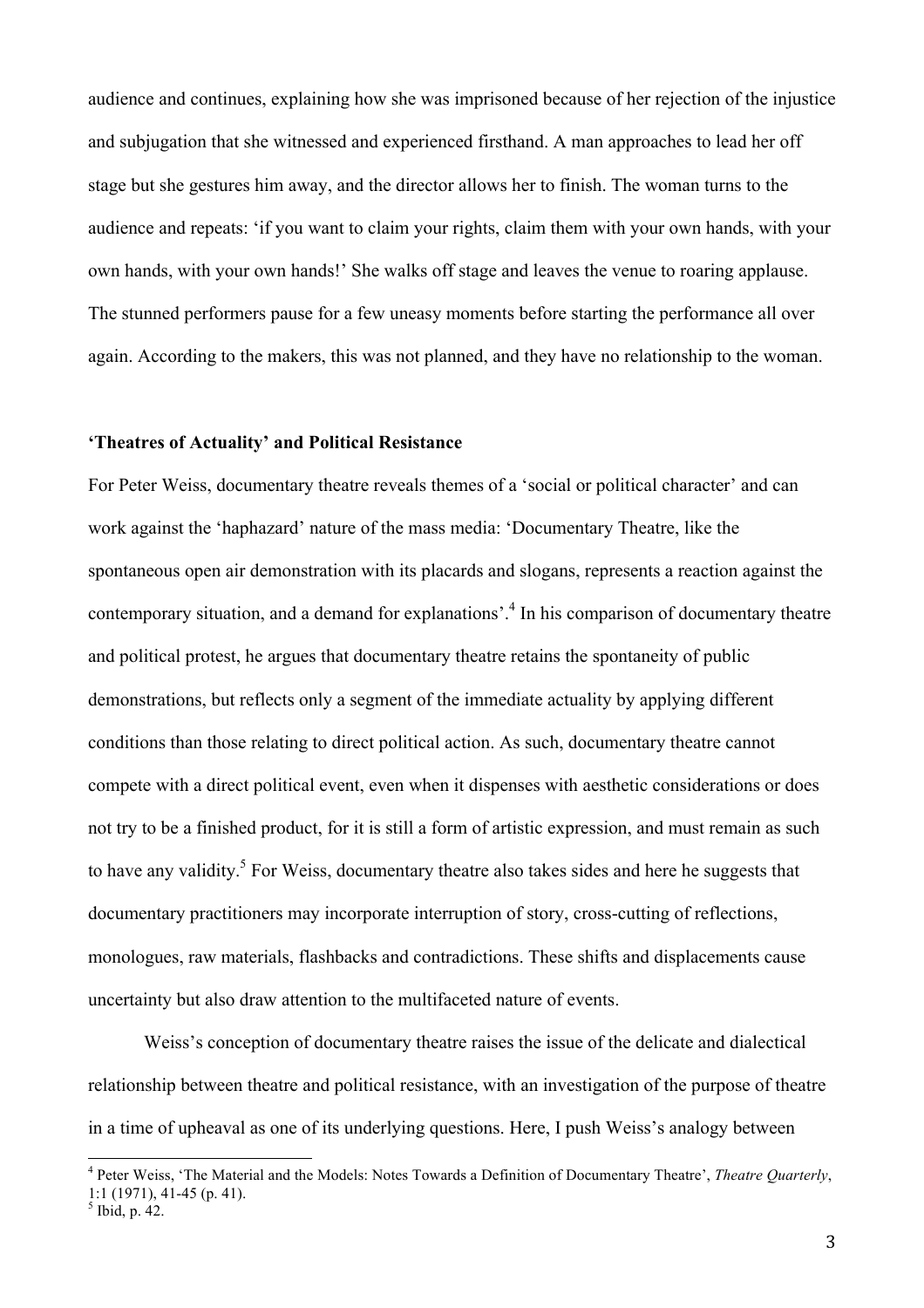documentary theatre and political protest further by looking at a direction in contemporary theatre in Egypt that emerged since the 25 January revolution in 2011 and that employed the immediacy of documentary form as a response to political change, unrest and repression, seeing in documentary theatre a mode of resistance that intervenes in hegemonic discourse. I show how this work attempts to extend the struggle on the street, occupying a liminal position between the performance space and the public space, instituting a particularly dialogic relationship between performance and audience as active co-participants in a community 'in the making.' A binding thread appears between modes of protest from street to stage, which extends Weiss's argument on documentary theatre as an artistic mode that brings a crisis to the fore and hints at an understanding of theatrical strategies that embrace uncertainty: art as 'means' rather than 'end'. As such, documentary form models a constantly shifting and open-ended revolutionary process. In light of Weiss's theatrical model, I focus on Laila Soliman's performance series *No Time for Art* that demonstrates a particular inflection of the documentary mode contemporaneous to the 2011 Egyptian uprising. The series is shaped by a performance aesthetic that seeks a place directly connected to and implicated in the broader events taking place, while disrupting conventional modes of representation and rupturing the tendency to fix and reify events from the revolution. Consciously structured as urgent reportage, the series allows for certain kinds of 'unfinishedness' and disruption which sustain the rawness and openness of the material portrayed. The open and direct mimetic mode offered in this series includes the audience in collective and intimate acts of bearing witness, in ways that extend Weiss's proposed ideal of 'theatre of actuality' and puts forward the practice of theatre itself as a 'gesture' of political resistance.

#### **Theatre as a Gesture Towards a 'New Real'**

Walking to the more reflective space of the theatre, in that alternative cultural quarter of the city, triggers a question about the relationship between the theatre and the street, especially in comparison with the more immediate grassroots tools, such as the internet and digital media, that

4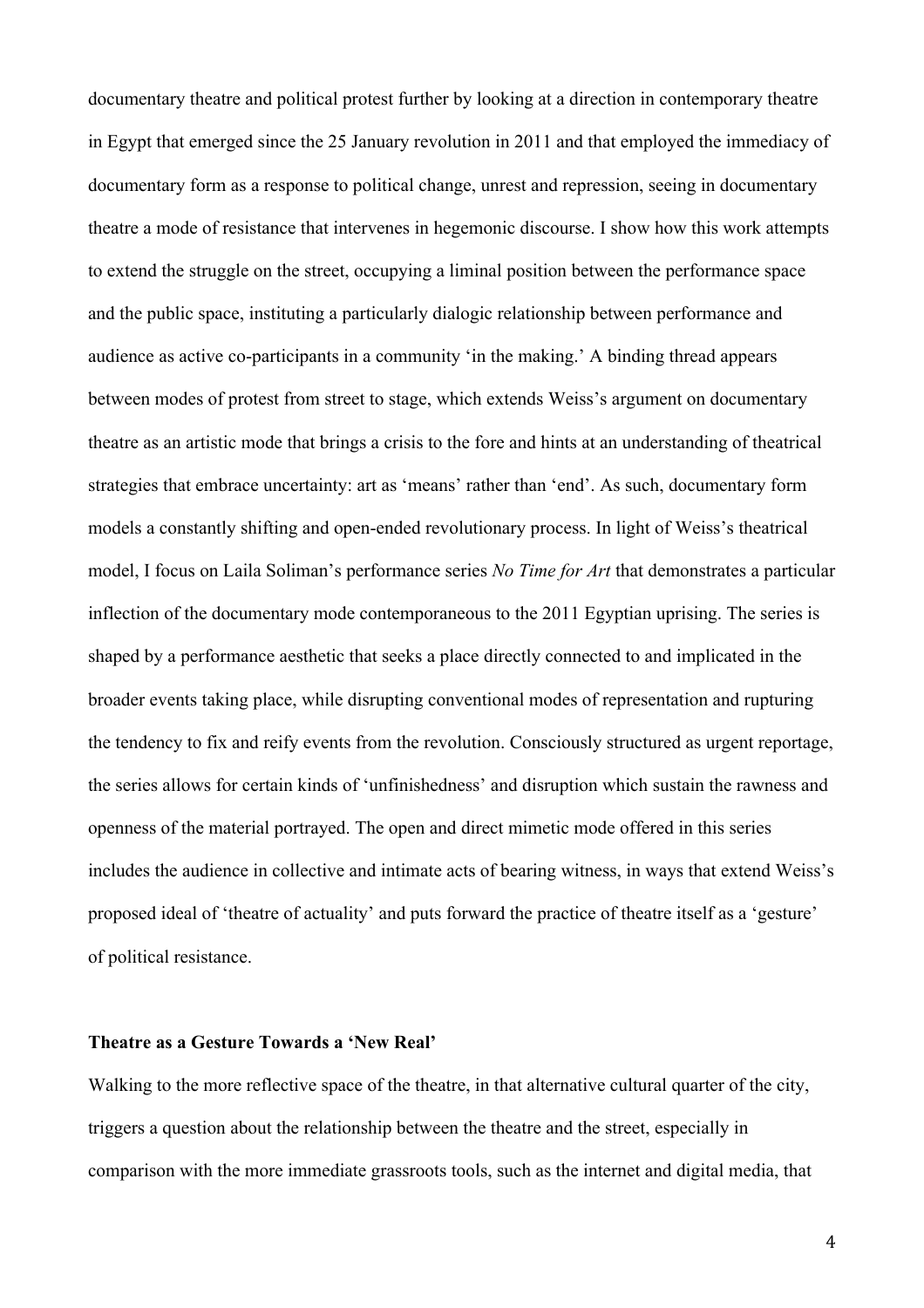are directly connected to protesters and activists battling on the streets. As I find my way through Downtown Cairo, I pass by the streets that lead to Tahrir Square and that witnessed some of the most violent clashes in the few years since the start of the revolution in 2011.<sup>6</sup> I feel a tug in my heart as I pass by Talaat Harb Square and notice the remains of posters and graffiti from past demonstrations on the statue of Harb. Stencil graffiti portraits of martyrs and activists are scattered on buildings' walls along the streets. That part of the city still carries the marks of unrest and politicization, in ways that are evident on its surface as much as in the consciousness of its inhabitants. Rawabet, the city-centre performance venue where my journey ended, is close to where many clashes and upheavals are, at the time of writing, still taking place. Given that location, some audiences arrived at the venue to watch performances straight from protests and sit-ins in the surrounding area, especially in the two years following the start of the revolution.<sup>7</sup> Since the military takeover of July 2013, mass protests are being quickly suppressed by a government that clamps down heavily on all dissent.<sup>8</sup> The increasing state control over Tahrir Square and the surrounding area, in addition to the protest law introduced in November 2013, that curtails freedom of assembly and led to thousands of protesters being detained and sentenced to prison, have severely restricted participation in public demonstrations.<sup>9</sup> This context informs a particular relationship between the theatre and its audience, and between the theatre and the street, while also illuminating the limitations of that relationship in a time of unrest and repression. Independent theatre makers, many of whom are active participants in the revolution, have taken a position that

<sup>&</sup>lt;sup>6</sup> For an account of Tahrir Square as a symbolic and material reference point for the revolution see Mohamed Samir El-Khatib, 'Tahrir Square as Spectacle: Some exploratory remarks on place, body and power', *Theatre Research International*, 38:2 (2013), pp. 104-115. (p. 110-11). Also see Nesreen Hussain, 'Cairo: My City, My Revolution' in D.J. Hopkins and Kim Solga (eds.), *Performance and the Global City* (Basingstoke: Palgrave Macmillan, 2013), pp. 223-244. 7

 $\frac{7}{1}$  See for example Margaret Litvin's account of attending a performance at Rawabet during a mass protest in Tahrir Square on 18 November 2011 in 'From Tahrir to "Tahrir": Some Theatrical Impulses toward the Egyptian Uprising', *Theatre Research International,* 38:2 (2013), pp. 116-123. <sup>8</sup>

See Patrick Kingsley and Martin Chulov, 'Mohamed Morsi ousted in Egypt's second revolution in two years', *The Guardian* (4 July 2013) http://www.theguardian.com/world/2013/jul/03/mohamed-morsi-egypt-second-revolution (Accessed 16 October 2014).

<sup>9</sup> See 'Egypt: New protest law gives security forces free rein', *Amnesty International* (25 November 2013) http://www.amnesty.org/en/news/egypt-new-protest-law-gives-security-forces-free-rein-2013-11-25 (Accessed 16 October 2014). Also see 'Egyptian activists go on hunger strike in solidarity with political detainees', *Press TV* (11 September 2014) http://www.presstv.com/detail/2014/09/11/378367/egyptian-activists-go-on-hunger-strike-insolidaity-with-politcal-detainees/ (Accessed 7 November 2014).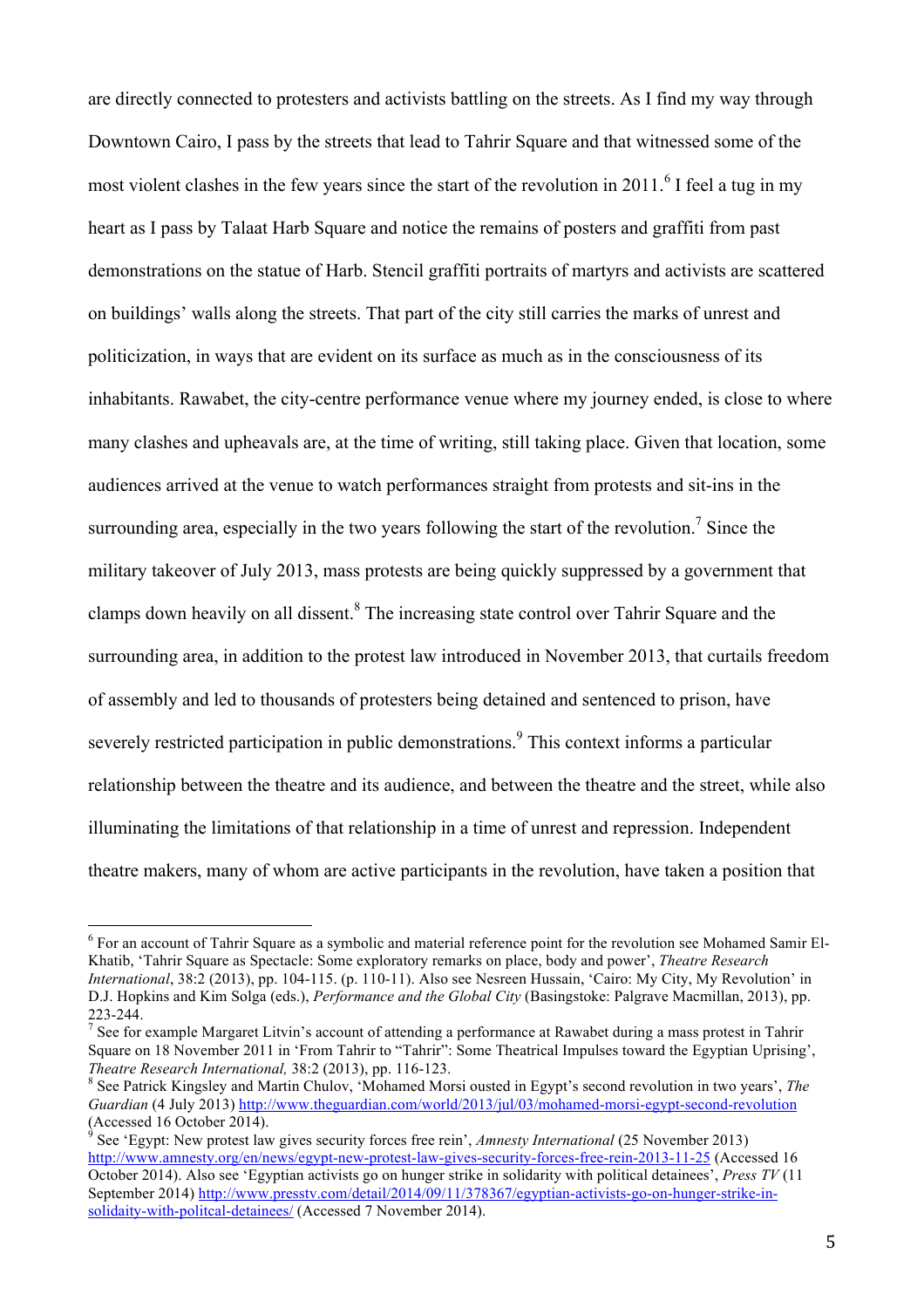lies in what Judith Butler calls a 'threshold zone' that crosses the boundaries between the public and the private, or between two connected spaces, which is particularly important when access to public space is suppressed, when there is no square or street to protest in.<sup>10</sup> Some of the productions at Rawabet and other alternative venues, in their attempt to respond to the urgency of events, and to express in theatrical form, in real time, a process of sociopolitical change that is ongoing and fluctuating, engage with documentation as a means to re-enact collected stories, testimonies, memoralisations or autobiographies that capture the rawness, energy and immediacy of their surrounding context. Egyptian theatre critic and scholar, Nehad Selaiha, explains,

> The first phase of the revolution yielded a rich crop of performances that sought to salvage, document and store in the collective memory the stories of the people in Tahrir Square, both living and dead, through narration and first or second-hand live testimonies. Suddenly there was a powerful upsurge of a new branch of documentary theatre that has been absent from the Egyptian theatre scene – namely: verbatim theatre $11$

Selaiha believes that in this early wave of post-revolution performances 'the most moving were the ones that documented this historical event through the testimonies of people […] who actually took part in the Tahrir demonstrations, told real stories of other demonstrators, and paid homage to the Tahrir martyrs'.12 Monologue-based productions such as *Tahrir Monologues* (2011), an ongoing project directed by Sondos Shabayek, and *Tahrir Stories* (2011), directed by Dalia Basiouny, as well as her one-woman performance *Solitaire* (2011), are based on testimonies and experiences of participants in the early days of the revolution (commonly dubbed 'the eighteen days'). In the first, Shabayek's impulse was to 'preserve and protect the memories of the Eighteen Days',<sup>13</sup> while Basiouny attempted in *Tahrir Stories* to 'register the history of the revolution as it was unfolding'.14 In *Solitaire*, she 'documents dramatically and visually some of the experiences of Arabs and Arab Americans post 9/11 […]. It also records some of the events of the 25 January

<sup>&</sup>lt;sup>10</sup> Judith Butler and Athena Athanasiou, *Dispossession: The Performative in the Political* (Cambridge and Malden: Polity Press, 2013), p. 153.

<sup>11</sup> Nehad Selaiha, 'A Year of Revolutionary Theatre' *Al-Ahram Weekly* (29 Dec 2011 – 4 Jan 2012). Htto://weekly.ahram.org.eg/2011/1078/cu1.htm (Accessed 21 July 2014).

<sup>&</sup>lt;sup>12</sup> Nehad Selaiha 'Tahrir Tales', *Al-Ahram Weekly* (7-13 Apr 2011) <u>http://weekly.ahram.org.eg/2011/1042/cu1.htm</u> (Accessed 21 July 2014).<br>
<sup>13</sup> Litvin, 'From Tahrir to "Tahrir"', p. 119.

<sup>&</sup>lt;sup>14</sup> Dalia Basiouny, 'Performance through the Egyptian Revolution: Stories from Tahrir', in Eyad Houssami (ed.) *Doomed by Hope: Essays on Arab Theatre* (London: Pluto Press, 2012), pp. 42-53 (p. 44).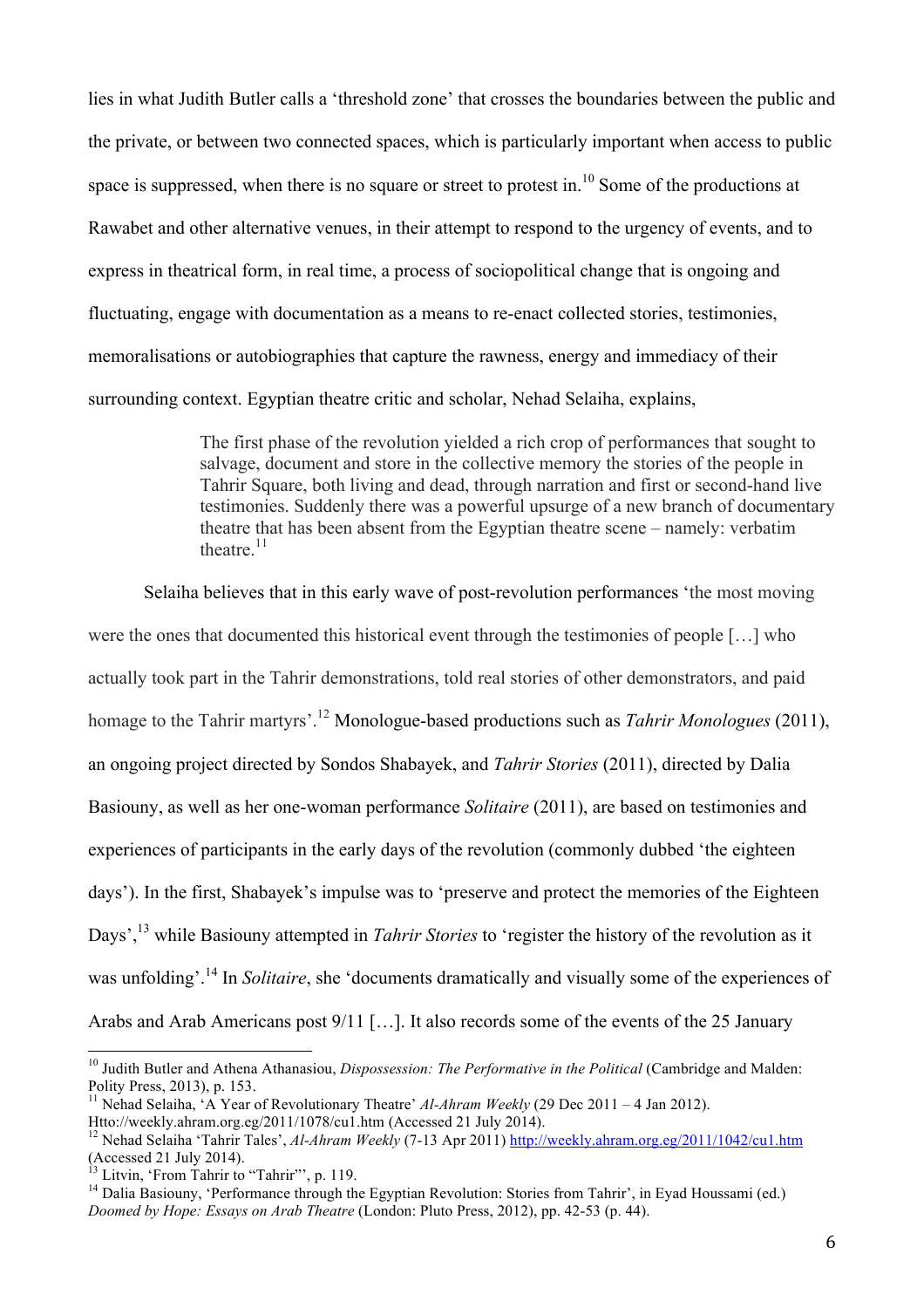Revolution in Egypt through the eyes of an Egyptian woman'.15 In different ways, all three performances, like other productions from that upsurge of artistic and cultural expression, demonstrate the urge to '"register", "save up" or "bring back" the events and emotions of the Egyptian uprising',  $16$  to mourn and honour those who fell in the process and to document what were seen as the most effective and affective moments in the lives of Egyptians. The artists wished to capture those collective memories and experiences as reservoirs against cynicism and as a reference that might preserve something of the early 'spirit' of Tahrir. Selaiha gives an overview of this wave of documentary performances, referring to Basiouny's *Tahrir Stories* among others as examples:

> Delivered in person or by proxy, the testimonies there had the authentic ring of truth; they were simply phrased and candidly delivered, had no trace of empty rhetoric or hollow sounding heroics; they intimately dwelt on what going to Tahrir Square had been like and what it had meant and done to the testifiers. In all, one major theme was 'breaking the barrier of fear and feeling empowered'. Another was recovering a sense of belonging to something called Egypt and taking pride in the fact, together with a sense of dignity and personal worth.

These theatrical re-enactments bring an embodied aspect to the documented experiences, and keep alive intense moments from the revolution that many can relate to. One of the early performances of *Tahrir Monologues* in 2011 ended with the audience breaking into the chant 'raise your head up high, you are Egyptian!' which is one of the iconic chants of the revolution.<sup>18</sup> A direct link is extended between the theatre space in the present and the public space from the past, and the line between the two gets blurred in moments of affective engagement. By implication, the line blurs between audience and performer, as Basiouny puts it, 'as both have become enlivened in a society awakening to a new wave of activism'.<sup>19</sup> One of *Tahrir Monologues*' trailers ends with the following statement: 'We used to tell stories to celebrate, but now, we tell stories to resist.'20 Telling stories becomes both a conscious act of documentation and a conscious gesture of

<sup>&</sup>lt;sup>15</sup> Basiouny, quoted in Khalid Amine, 'Re-enacting Revolution and the New Public Sphere in Tunisia, Egypt and Morocco', *Theatre Research International*, 38:2 (2013), pp.87-103 (p92).<br><sup>16</sup> Litvin, 'From Tahrir to "Tahrir"', p119.<br><sup>17</sup> Nehad Selaiha, 'Tahrir Tales'.

<sup>&</sup>lt;sup>18</sup> This moment is captured in this short clip: http://www.youtube.com/watch?v=-SnwJcoIrF8 (Accessed 20 Jul 2014).<br>Breaking into political chants in the midst of performances and popular song concerts is not uncommon in

<sup>&</sup>lt;sup>19</sup> Basiouny, 'Performance through the Egyptian Revolution', p.52.<br><sup>20</sup> The trailer can be viewed here: http://www.youtube.com/watch?v=BLXYYyjvCM8 (Accessed 20 Jul 2014).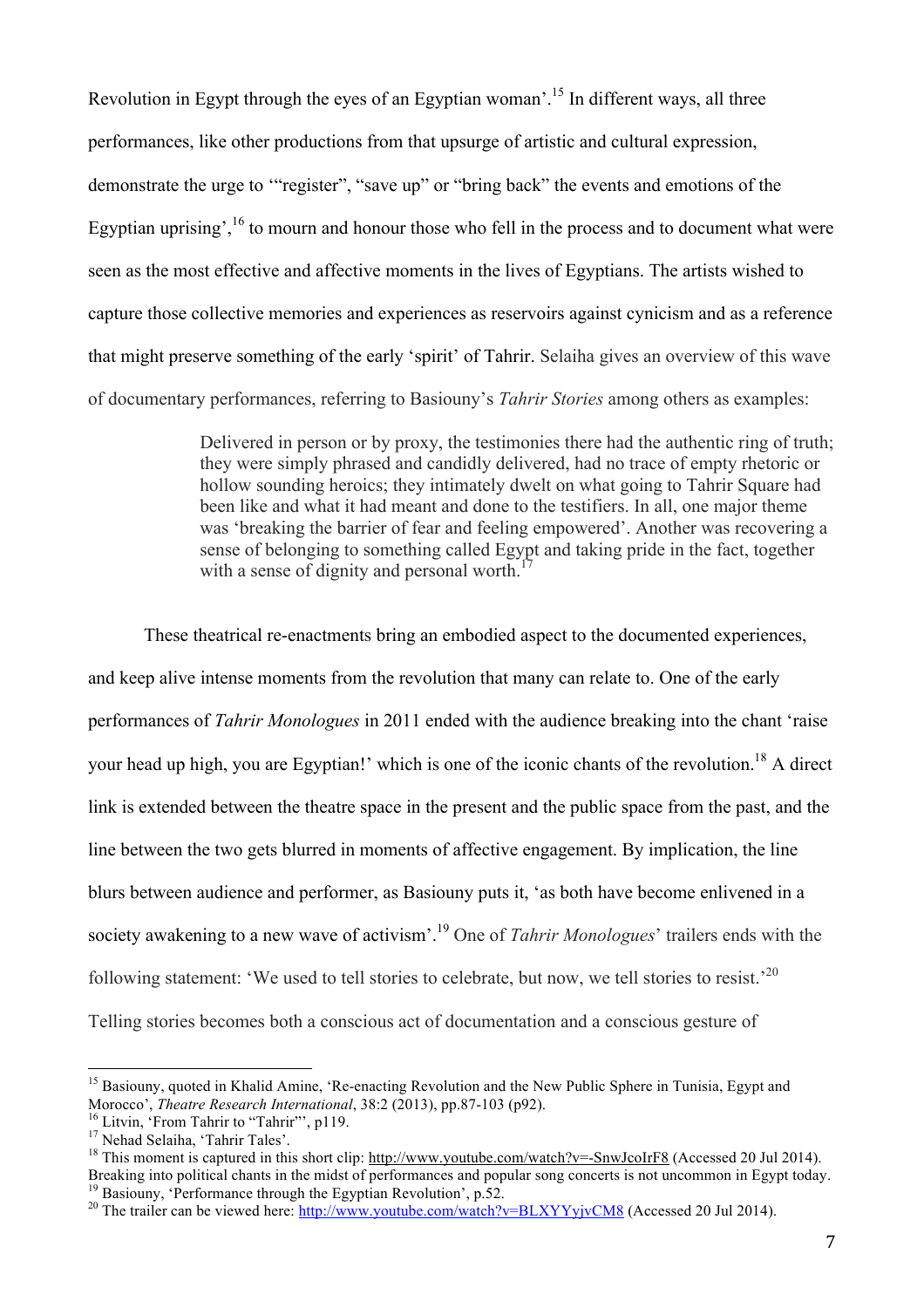resistance, insisting on claiming authorship by taking part in the narration of history and challenging erasure. In these 'spaces' of resistance, the medium of theatre becomes a tool for intervention and dissent that gestures toward a 'new real.'

Janelle Reinelt comments on theatre's capacity for creating 'a new real' by arguing that theatrical tropes and dramaturgical structures help organize and clarify reality. For her, 'artistic performances can remake and shape the raw materials of public events to imagine something new and at the same time to anchor the new vision in concrete material reality,' and this is exemplified in the practice of theatre makers working in Egypt today.<sup>21</sup> Their practice shows, in different ways, that while theatre may not directly effect social and political change by itself, it provides means to subvert mechanisms of control and to extend street struggle. Here, the relation between theatre and the public sphere lies within a dialectical oscillation between 'the inside and the outside,' where theatre reveals its special capacity to implicate its audiences and negotiate the differing relationships among its participants.<sup>22</sup> In such a process, '[theatre] reformulates social legitimation and plays its part in the public sphere "beyond state control and moral censure"<sup>23</sup>. The role of spectators in this process as active participants is essential, both during the experience of performance and outside the theatre as contributors to the wider political and social debates.

Modes of documentary theatre that aim to 'chronicle' or celebrate the past, however, may run the risk of reifying that past during a quickly shifting time. As Margaret Litvin cautions, many artists making work during the Egyptian revolution wish to avoid indulging in self-glorification or nostalgia that may disrupt a process of critically strategizing the next steps: 'To praise a revolutionary uprising – to tell its story, as though it were already over – *is* to bury it'.<sup>24</sup> This view sees slower-moving genres, such as film and scripted theatre, as potentially fixing the very movement they aim to advance in a fast-changing revolutionary process, suggesting that only

<sup>&</sup>lt;sup>21</sup> Janelle Reinelt, 'Toward a Poetics of Theatre and Public Events: In the Case of Stephen Lawrence', in Carol Martin (ed.) *Dramaturgy of the Real on the World Stage* (Basingstoke: Palgrave Macmillan, 2010), pp. 27-44

 $^{22}$  I am drawing here on Khalid Amine's examination of the 'inside and outside', which in turn is based on Christopher Balme's understanding of 'the internal dynamics of exchange between stage and auditorium, performer and spectator, and the more difficult interconnections between the generally closed realm of performance and the wider dynamics of political and social debate' (Balme qtd. in Amine 'Reenacting revolution', p.87). 23 Ibid, p.89.

<sup>&</sup>lt;sup>24</sup> Litvin, 'From Tahrir to "Tahrir"', p. 117.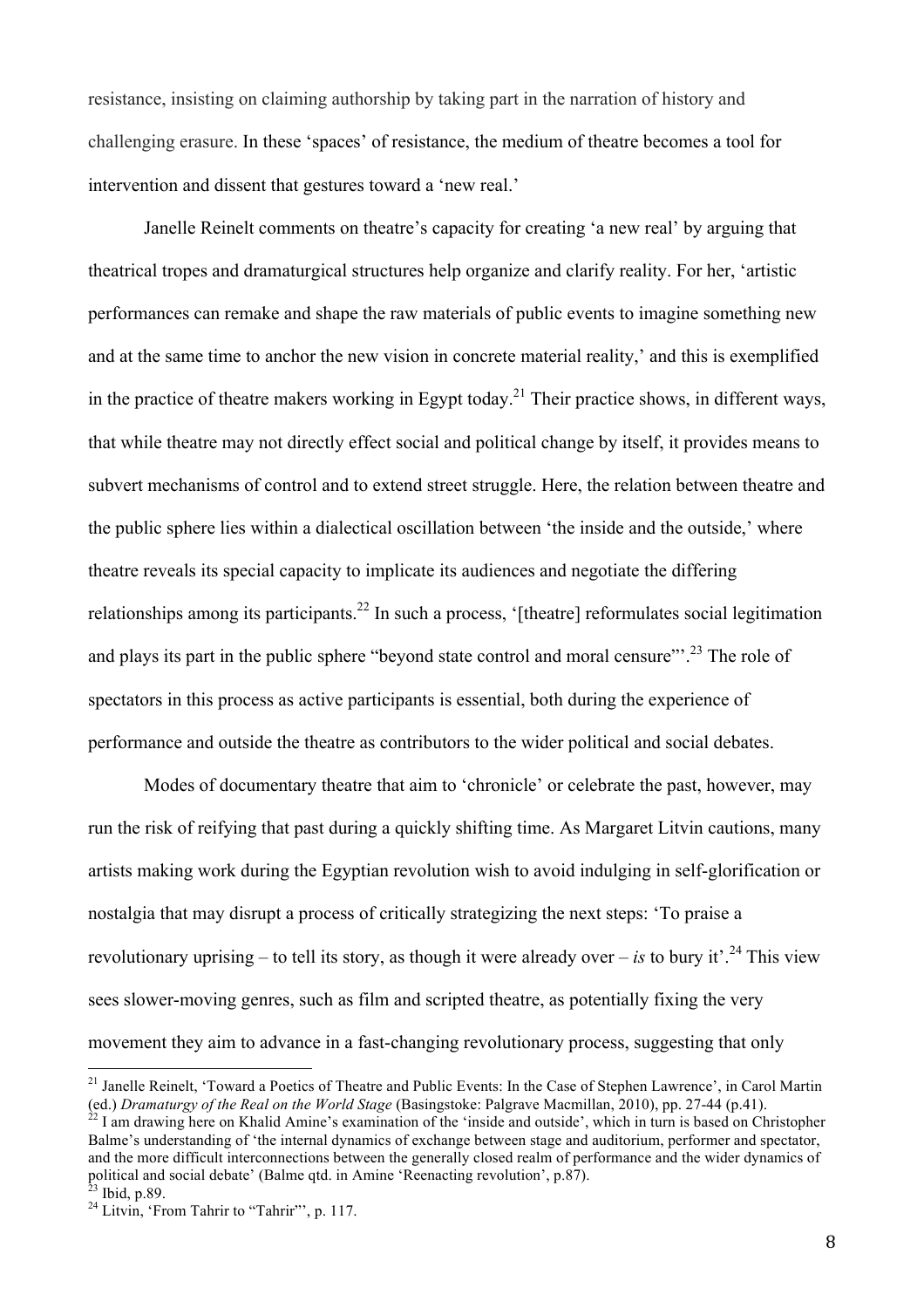improvisation can work in this case, as it is more akin to agile, impermanent and immediate forms such as graffiti and slogans. Litvin though is skeptical about this, acknowledging that theatre and performance in such waves of uprising have an important role to play, which is a view that I share. Artists like Laila Soliman, for example, use the documentary performance form in ways that go beyond the fixity of retrograde reminiscence, exposing ongoing violations of the military and the police rather than reifying the early days of the revolution as a closed narrative. The ironic title *No Time for Art*, reflects the skepticism shared by contemporary artists and theatre makers towards premature attempts to express in art a process of political change that is ongoing, multidirectional and unpredictable. This also problematises attempts to produce art as an end in itself during a time of crisis, while at the same time uses art as a vehicle for intervention and dissent, inseparable from the political crisis and the dynamics of resistance it instigates. The title signifies for Soliman that '[i]t is time for art used as a tool,' not for formal experimentation or for artistic self-expression as an end in itself.<sup>25</sup> This signification evolves, in response to the development of the work and its shifting political context, from being a clear statement into becoming more of a question and then a provocation.26 Soliman's ongoing series of performances are crafted to intervene in a statesupported narrative that tries to ignore or deny the realities of the victims of the brutality of disciplinary institutions: the prison and the army camp.

In the following part, I focus on Soliman's *No Time for Art*, particularly the last of the series to date. The ongoing project started in Cairo in March 2011, joining the documentary and verbatim productions that emerged in response to the revolution, and it demonstrated a 'raw' quality and a direct, unfinished theatricality in its engagement with disquieting events. The 'rawness' of the material presented, similar to the productions mentioned above, is negotiated within a performance aesthetic committed to the broader life events it is grounded on, opening up an opportunity to intervene in the process of 'writing' the dominant narrative of history. The performance destabilizes

 25 Laila Soliman 'It's Time for Art as a Tool.' Interview by Florian Malzacher and Joanna Warsza. *How to Change the World – Or At Least Fight for It*, 26 Nov 2011. http://truthisconcrete.org/interviews/it-is-time-for-art-used-as-atool/#more-109 (Accessed 21 July 2014). 26 Laila Soliman, in conversation with the author, 26 September 2014.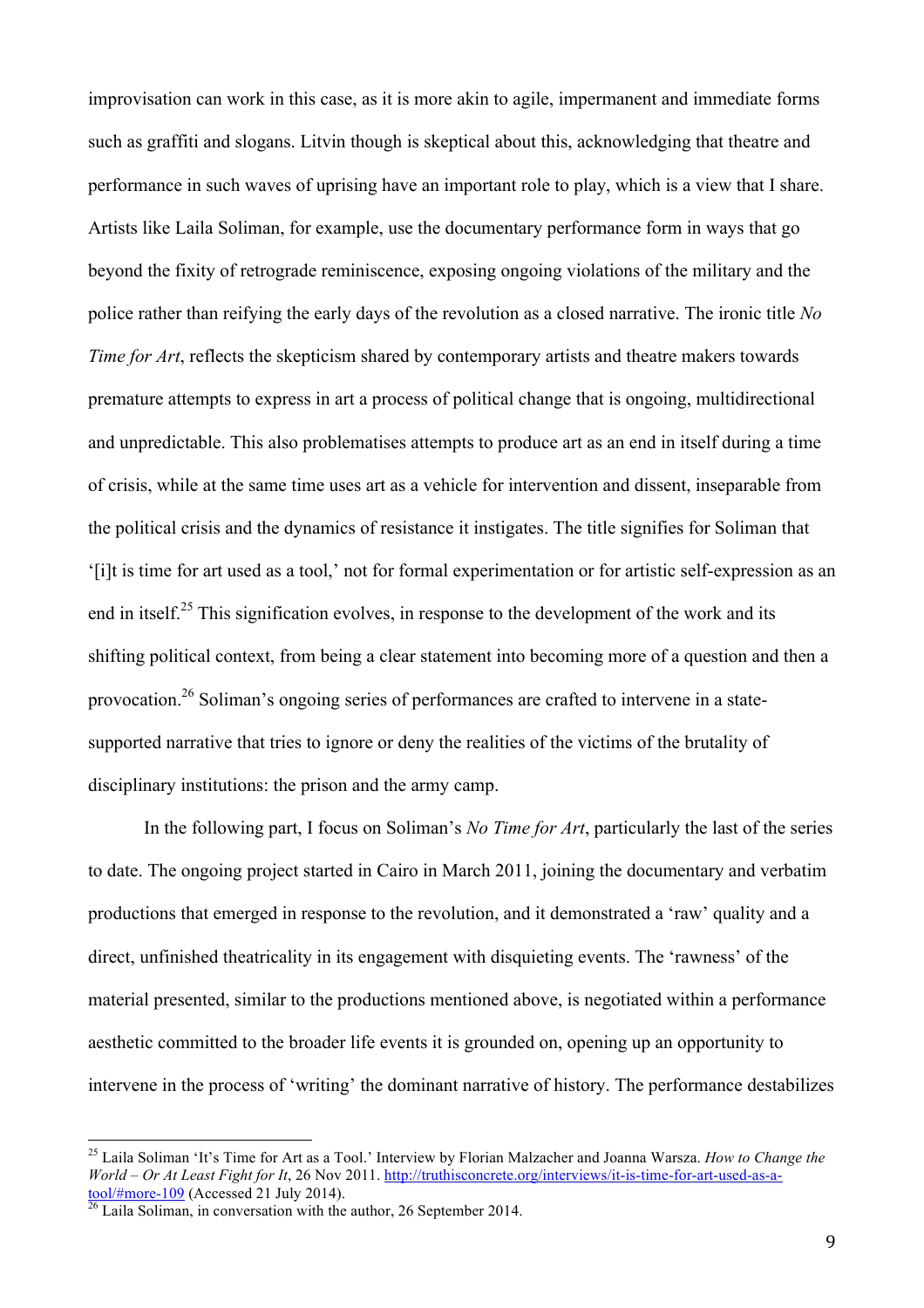conventional modes of dramatic representation by the way the testimonies are enacted and framed theatrically, which gives the performance a degree of openness and invites the audience to be present and active in moments of 'revelation.' It does not show a direct reaction to the revolution in the way it has been commonly and stereotypically portrayed or celebrated. Rather the project seems to be looking for alternative ways to carry the struggle forward, 'since we can no longer go on the streets as we did before,' and to give voice to the victims of state violence.<sup>27</sup> The sophisticated theatrical strategies adopted in this series bear very little reference to 'the eighteen days,' and hardly make any explicit representation of violence. Rather, the series of performances offers a particular mode of mimesis that gestures to the broader struggle while presenting that gesture as an open question, without resolution or catharsis.

# **Art as a Tool of Resistance in** *No Time for Art*

Described as 'one of Egypt's most outspoken and revolutionary dramatists', Soliman has been deeply committed to a politically conscious form of independent fringe theatre focusing on issues of social justice since her formative years in Cairo.<sup>28</sup> She is 'interested in an independent, socially and politically aware theatre, and also in the role of art as a tool that can empower the individual and bring out modes of expression that are neglected and otherwise stifled.<sup>29</sup> Soliman studied theatre at the American University in Cairo and later at Dasarts in Amsterdam, and has either written or directed numerous plays that have been showcased in Egypt and internationally since 2004. These include *The Retreating World* (2004), *Ghorba: Images of Alienation* (2006), *At Your Service* (2009), *Spring Awakening in the Tuktuk* (2010), *Lessons in Revolting* (2011), *Blue Bra Day* (2011), *No Time for Art* (2011) and *Whims of Freedom* (2014). In 2008, the Royal Court Theatre in London granted her a residency for emerging playwrights, and in the same year Soliman worked as a

 27 Laila Soliman, 'Vomit – Until the Revolution Comes.' Interview by Hans-Christoph Zimmermann. *Qantara* (18 Nov 2011) http://en.qantara.de/content/interview-with-the-egyptian-theatre-director-laila-soliman-vomit-until-the-

revolution-comes (Accessed 21 July 2014). 28 Brinda J. Mehta, *Dissident Writings of Arab Women: Voices Against Violence* (London and New York: Routledge, 2014), p.218.

<sup>&</sup>lt;sup>29</sup> Laila Soliman, from her blog - https://www.blogger.com/profile/03121952168388692897 (Accessed 20 July 2014).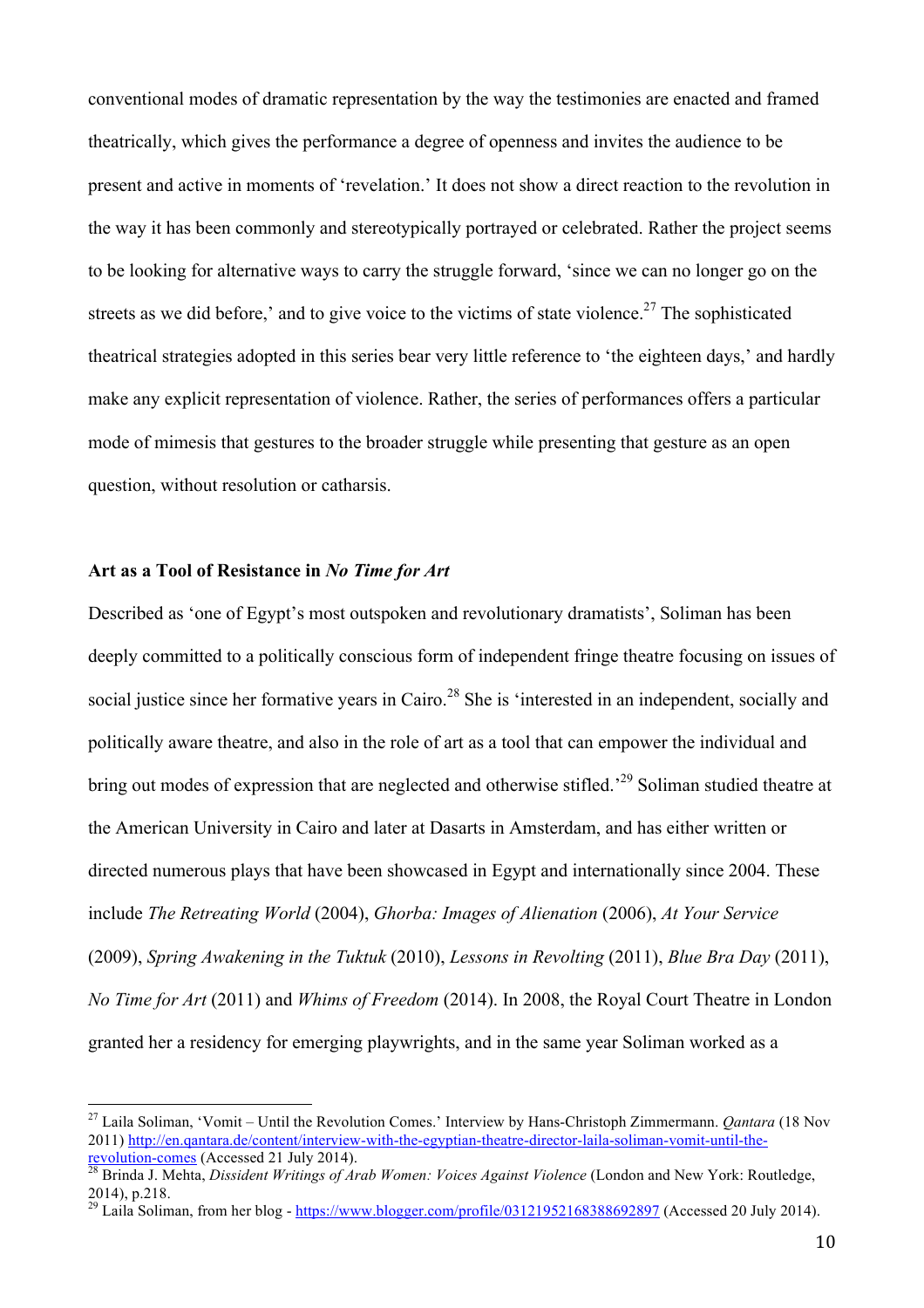dramaturge on the documentary theatre piece *Radio Muezzin* by Swiss director Stefan Kaegi of Rimini Protokoll. The plays she wrote since 2011 have been largely inspired by the Egyptian revolution or the history of institutional violence in Egypt. The stated aim of the series *No Time for Art* is:

> to confront Egyptian and other audiences with the realities of living under a brutal military junta, that has reigned Egypt for more than 30 years. Its main focus lies on the current ongoing violence that the Egyptian Military and Police commit upon its citizens, before and after the Revolution that started on the 25th of January 2011. The different parts of the series are often performed together, although in different constellations, but each part can also be viewed as a performance on its own. They have one thing in common though, they are all 'bare to the bone' and raw artistic reactions that aim at preventing history to be rewritten by those who are rewriting it at the moment. It doesn't pretend to be art, because these times don't need art, or do they $?^{30}$

The ongoing project is primarily seen as a tool for dissemination of testimonies, thus the turn to documentary performance: 'My tools are the tools of the theatre,' states Soliman. 'It might reach less people but it can have a much more piercing, more direct effect than a YouTube video'.<sup>31</sup> At the outset, Soliman found the testimony of an actor friend who had been detained for a week in March 2011. He posted the note on his Facebook page straight after his release, documenting in detail his experience of imprisonment and torture. According to Soliman, the evocative testimony revealed the abuses of the Egyptian army, which provoked her to collect more testimonies and initiate the series of documentary performances in an instant response. This was during the early months of the revolution at a time when military trials of civilians were systematically taking place accompanying the deployment of army troupes in Egyptian cities starting from 28 January.<sup>32</sup> At the same time, most criticism of the abuses of the Supreme Council of the Armed Forces (SCAF) was

 $\frac{30 \text{ http://notimeforart.com}}{31}$  (Accessed 20 Dec 2011).<br> $\frac{31 \text{ Soliman}}{22}$  See 'The Cairo Institute for Human Rights Studies and the No to Military Trials of Civilians Group joint written intervention to the 20<sup>th</sup> session of the UN Human Rights Council', *Cairo Institute for Human Rights Studies* (18 June 2012) http://www.cihrs.org/wp-content/uploads/2012/06/Military-Trials-of-Civilians-in-Egypt-since-the-January-25- Revolution.pdf (Accessed 7 November 2014). It shows that according to official numbers obtained in September 2011, around 12,000 civilians have been tried in military courts since the beginning of the revolution in Egypt until the time of writing the report, including minors that have been sentenced to terms of imprisonment served in highly guarded adult prisons, in addition to 18 defendants who received death sentences.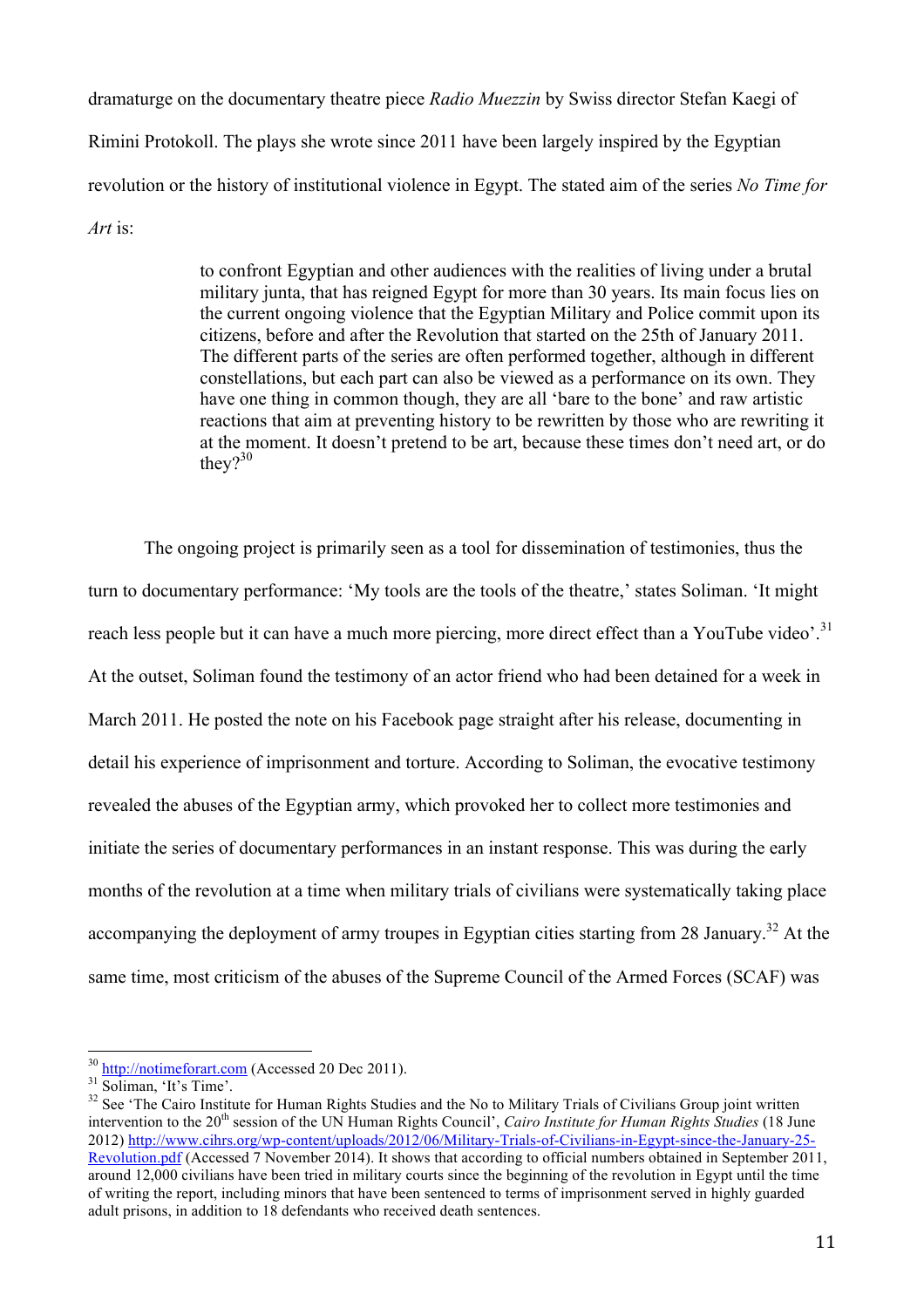either censored or moderated.<sup>33</sup> The blackout censorship surrounding the injustices and abuses of the SCAF and the army motivated Soliman to report on what the media manipulates or ignores. Thus one of the aims of her latest project is 'to create an alternative version of history with the means of theatre. Especially now, where one can already see how the official history is being written<sup>', 34</sup> *Lessons in Revolting* (2011). Soliman's second work since the start of the revolution followed the first performance of *No Time for Art* and was co-directed with Ruud Gielens in collaboration with a diverse group of singers, dancers, filmmakers, activists, a choreographer, an actor, a musician, a clown, a street artist and a poet. Instead of directly reenacting memories or telling stories, the performance presented physical and visual self-reflexive responses to the makers' experiences as active participants in the first few months of the revolution, using documentary filmmaking as well as physical performance, acting, song and poetry. The responses expressed the makers' evaluation of their roles within the historic events, challenging the dominant narrative that portrays the revolution as a triumph, drawing attention to ignored or unknown, often dark, aspects of the revolution and documenting events and experiences that have been forgotten, emphasising the necessity to continue the resistance. The project was approached as an ongoing reflexive and adaptable response to an ongoing and changing revolution. The reference to 'revolting' in the title is not only meant in terms of the conventional understanding of 'revolution,' but also in the sense of the response of vomiting, again disrupting the romantic image associated with revolution.<sup>35</sup>

While processing the experiences of the makers themselves was the point of departure in *Lessons in Revolting*, *No Time for Art* takes the testimonies of the victims of abuses as its main focus. The series opened with *No Time for Art / 0*, an interactive performance that finds ways to commemorate the martyrs of the Egyptian revolution by inviting the audience to make an appeal to the International Criminal Court in the Hague to put on trial those responsible for the killings. The second part of the series negotiates and intercuts three firsthand testimonies, taken from personal accounts, exposing police and military brutality before and after the revolution. Following on from

 $\frac{33}{34}$  Soliman, 'It's Time'.<br> $\frac{34}{35}$  Soliman, 'Vomit'.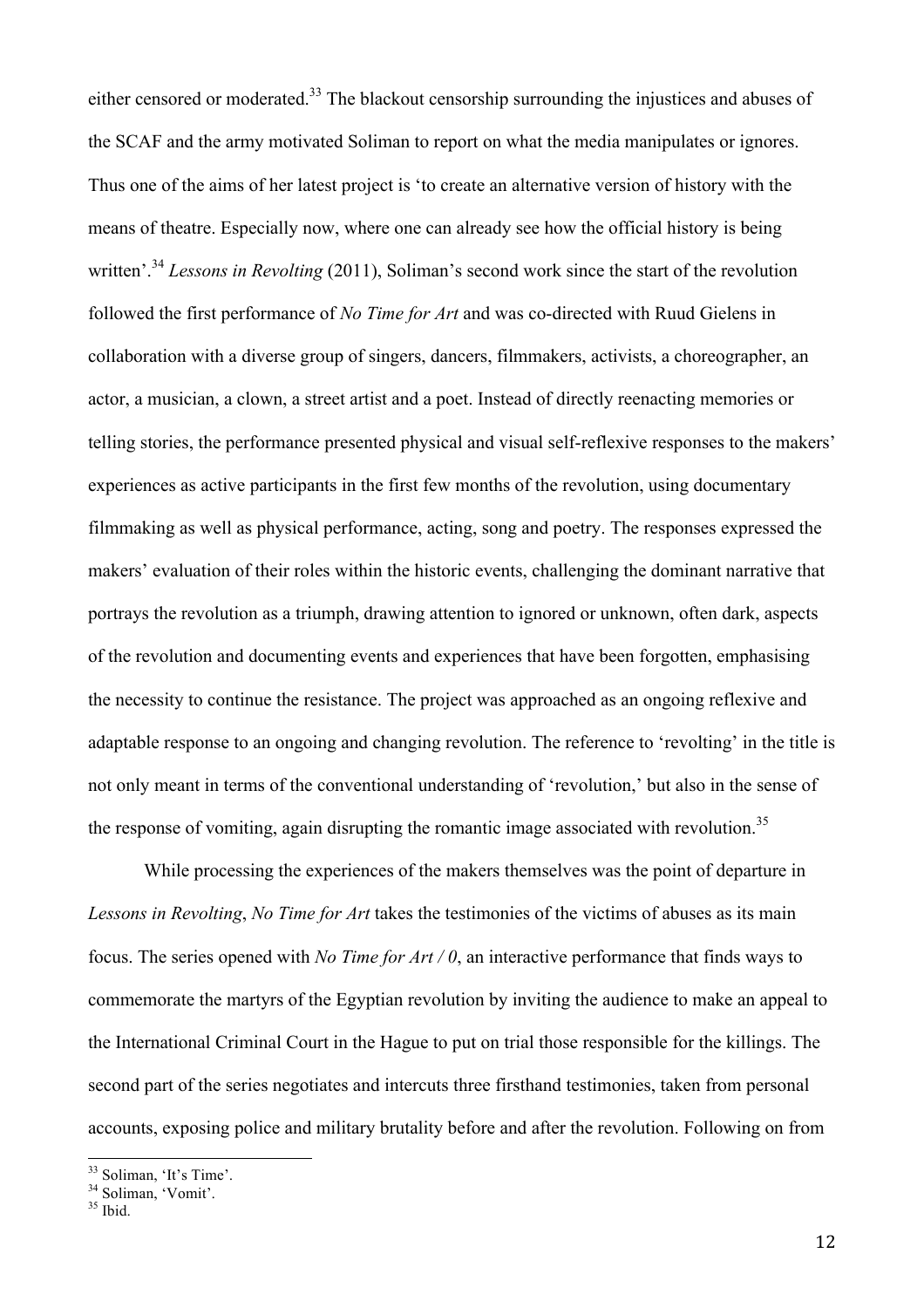this, the third part focuses on the imprisonment and prosecution of minors as part of military trials. Through firsthand accounts, it tells the stories of the many homeless children and minors who were subject to arrest and torture by the military and the police in the aftermath of the ousting of Hosni Mubarak in February 2011.<sup>36</sup> The fourth and last part to date (the performance described above), presents two intercutting narratives of confinement and state subjugation concerning two young men around the same age: Ahmed El Gendy, a soldier playing himself, doing his mandatory military service as the country erupts into mass protests, and Sherif, a prisoner played by his sister Sherin, sentenced to 25 years of imprisonment on false charges, awaiting his retrial.

The revolution erupts and the 'eighteen days' takes place while El Gendy is in the military camp with very little access to the outside world. Alongside his fellow recruits, he tries to piece the events together from the fragments of information that filter through. Their fearful response towards the momentous, and to them hazy, events are influenced by the fact that they are in the army, with the potential of an extended military service during a time of instability. Sherif is a victim of a brutal and unjust apparatus: first by being imprisoned on false charges, sentenced to 25 years at the age of 19, and again by being forced at gunpoint to 'escape' prison during the early days of the revolution.<sup>37</sup> Sherif's forced escape eventually takes him back to prison with a jeopardized retrial and a time in prison longer than what it may originally have been. His testimony provides glimpses of life after prison derived from his moments outside following the escape, including commentary on the privilege of freedom as well as on social exclusion, the struggle to find work and to engage in a stable love relationship. He bears the burdens and marks of a prisoner heavily, expressing feelings of fear and anxiety about limited future prospects, which are heightened by his sense of responsibility towards his family. He, therefore, shifts his hopes and dreams onto his sister, Sherin, and his strong bond with her is revealed in his affectionate reference to her in one of his letters as

<sup>36</sup> See:  $\frac{http://notimeforart.com}{http://notimeforart.com}$  (Accessed 20 Dec 2011).<br><sup>37</sup> On 28 January 2011, Egypt's 'Day of Rage,' and on the days that followed, thousands of inmates escaped from prisons across the country in circumstances that remain ambiguous. Rania Abouzeid reports that the jailbreaks were allegedly orchestrated by Mubarak's regime to destabilize the country and remind the citizens that it was either Mubarak or chaos. Many prisoners who attempted to escape were shot (Rania Abouzeid, 'Did Prison Breakout Reveal a Plan to Sow Chaos in Egypt?' *Time* (16 March 2011).

http://content.time.com/time/world/article/0,8599,2059301,00.html (Accessed 3 June 2014).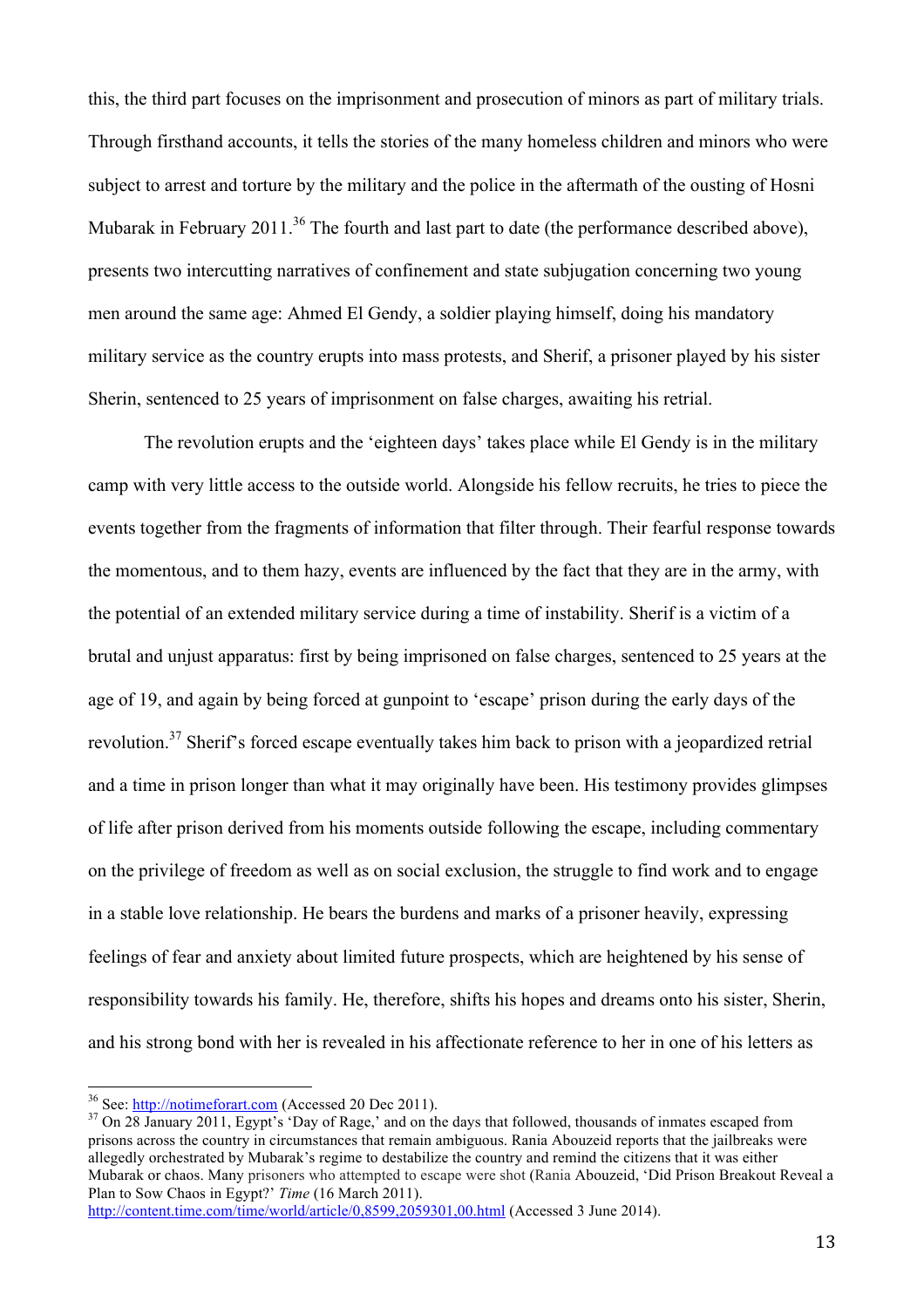'my backbone, my support and my confidant',  $38$  and in his statement that he has no one but her, assigning her with the responsibility of filling his absence among their family. It is no surprise that Sherin fills her brother's absence in the two performances where he is featured. The two stories of the soldier and the prisoner are brought together and reveal how the two lives, in different ways, are shaped by hierarchical structures, discipline, confinement and the threat of violence. The performance sees the military and the prison as different parts of a broader system that has historically allowed for, and continues to adopt, systematic violence as part of its dynamics of control.39 Against this bleak picture, false state rhetoric and deliberate blackout, Soliman and the makers of *No Time for Art* try to trigger an intervention, instigating an alternative narrative, and opening up a space for silenced and oppressed voices to claim their part in 'narrating' history.

The material that formed the basis of some of the performances in the series was collected from Egyptian human rights organisations that have been actively engaged in legal battles against the abuses of the military regime towards civilians. Soliman also worked closely with lawyers and activists, attended press conferences and collected interviews.<sup>40</sup> The material for *No Time for Art / 3* partly preexisted and partly was generated specifically for the project. Sherif Hegazy (the imprisoned brother) featured in the second part of the series (*NTfA* / 1), also represented by his sister, with a testimony based on a recording she made in an attempt to engage human rights organisations in his case.41 In the latest performance (*NTfA* / 3), Ahmed El Gendy's account of his experience in the military service is based on his writing and his Facebook notes, which Soliman supplemented with interviews with him. Sherif's testimonies from prison consist of a series of letters written to both his sister and Soliman, seen projected during the performance. The makers of the production then smuggled into prison additional questions to Sherif, and his responses were

<sup>38</sup> Translation from Arabic my own.<br><sup>39</sup> A report published by Middle East Watch in 1993 reveals the scale of human rights' violations by the prisons' administration against detainees in Egypt. See 'Prison Conditions in Egypt: A Filthy System', A Middle East Watch and Prison Project Report (New York, Washington, Los Angeles and London: Human Rights Watch, 1993), and Michael Georgy and Tom Perry, 'Secular Egyptian Detainees Complain of Police Torture.' *Reuters* (11 Feb 2014) http://www.reuters.com/article/2014/02/11/us-egypt-torture-idUSBREA1A0O220140211 (Accessed 2 June 2014).<br>Egypt's state media hardly, if ever, reports on the torture or abuses taking place inside prisons. <sup>40</sup> Soliman, 'It's Time'.<br><sup>41</sup> In that part of the series, the makers could not reveal the identity of Sherif Hegazy for security as well as personal

reasons. Soliman, in conversation with the author (26 September 2014).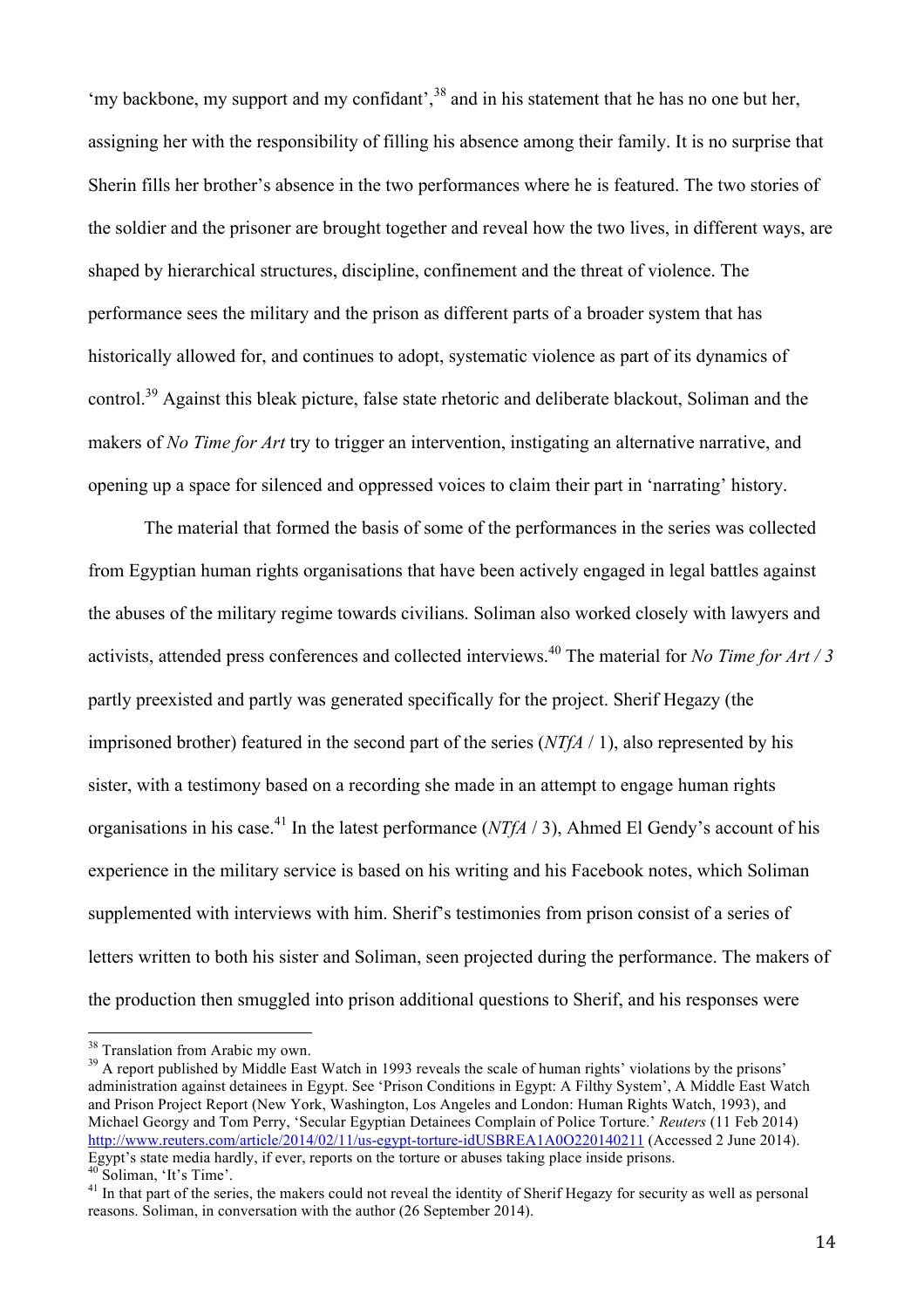smuggled out and added to his other testimonies.<sup>42</sup> All four performances in the series were, in the main part, presented as a direct address to the audience. The staging was often sparse and also directed outwards, towards the audience, and there was minimal interaction between performers and characters as well as minimal dramatic action. There was a simple use of multimedia to project texts, show short segments of film footage or news items. All elements contributed to the overall unfinished quality of the performances, which were negotiated as an ongoing work in the making: an open-ended 'action' that highlights state violence. As a performance gesture, its value does not necessarily lie in its status as a finished art product, but in how it is shaped in ways that provide an extension of the ongoing resistance, repositioned within a frame of performance that is ambiguous, fluid and changeable, embodying the changeable nature of an ongoing revolution.



*No Time for Art / 1*, Berlin, Germany, May 2011. Photographer: Gunnar Lüsch

## **Resisting Representation, Provoking Participation**

In its attempt to tell the stories of the absent, the performance series problematises conventional modes of representation as potentially undermining the—already undermined—voices. In a selfreflexive gesture, the title of the series cleverly calls its own device into question, reflecting the

 42 Naira Antoun, 'The Prisoner and the Soldier Speak in *No Time For Art / 3*'. *Egypt Independent* (7 Jan 2013) http://www.egyptindependent.com//news/prisoner-and-soldier-speak-no-time-art-3 (Accessed 20 Feb 2013).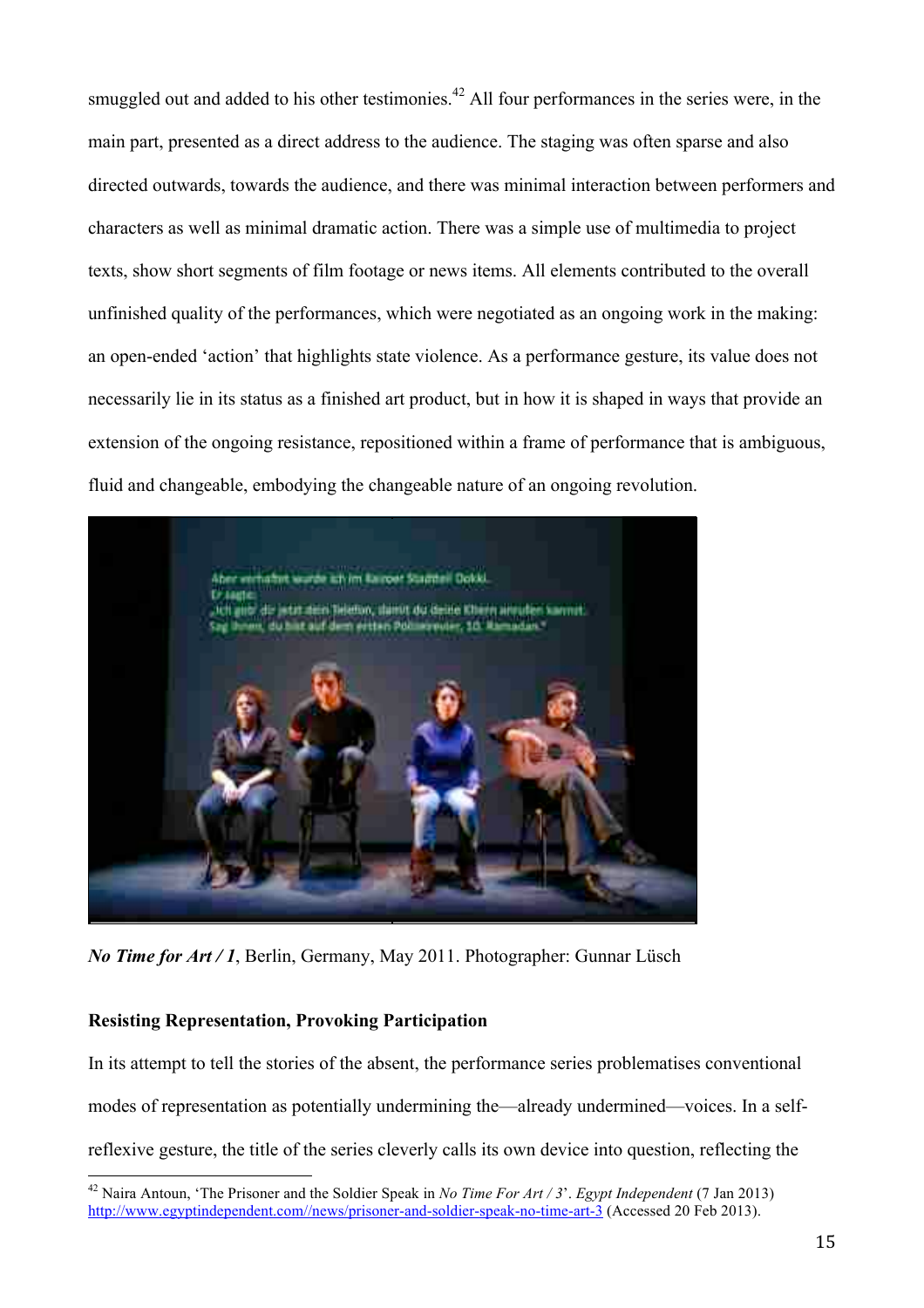ambiguity surrounding its theatrical form. The title, the artists' statements, and the particular mode of theatricality developed by the performance, betray a suspicion of representational modes that create a fictional world enfolded in a developed and polished narrative and complex dramatic action, recalling and extending Weiss's argument regarding the potential of naturalism to shift the focus away from the changing historical forces at play in certain situations. The impulse to produce work that is 'bare to the bone' largely stems from a desire to remain faithful to the subject matter by avoiding, as far as possible, adapting it in dramatic form in recognition of the power of individuals' stories to challenge the dominant discourses of history. Soliman's priority in *No Time for Art / 3*, as in all the other performances in the series, was the content. She avoided rewriting or rephrasing any of the original material and testimonies she gathered, making minimal changes in order to stage them, including playing with the order of texts or presenting the texts with limited movement or gestural support from the performers in order to make the performance 'compelling to watch,' relying on a stripped back theatricality.<sup>43</sup> In this mode of performance, representation is seen by Soliman partly as an act of 'standing for' the absent and speaking on their behalf.<sup>44</sup>

The emphasis in this kind of performance work, following Weiss, is on the 'critique of concealment,' 'critique of distortion' and 'critique of lies' generated by mass media and governments.45 Here, the material becomes the protagonist and the emphasis shifts to presentational delivery rather than imitative characterisation. Choosing Sherin Hegazy as a representative, or a surrogate, of her imprisoned brother—in addition to reflecting the nature of their close relationship and fulfilling a functional need—draws attention to the complexity and multiplicity of his story, challenging a one-dimensional reading of characters and highlighting the weight of his absence even further. Swapping gender roles is a common stylistic element in much of Soliman's previous work, as in her staging of Samuel Beckett's *Waiting for Godot* with a female cast. Also keeping Sherif absent, replaced by his sister even after his release from prison, became a conscious decision,

<sup>&</sup>lt;sup>43</sup> Soliman qtd. in Antoun, 'The prisoner and the soldier'.<br><sup>44</sup> Soliman, in conversation with the author, 26 September 2014.<br><sup>45</sup> Weiss, 'The material and the models', p. 41.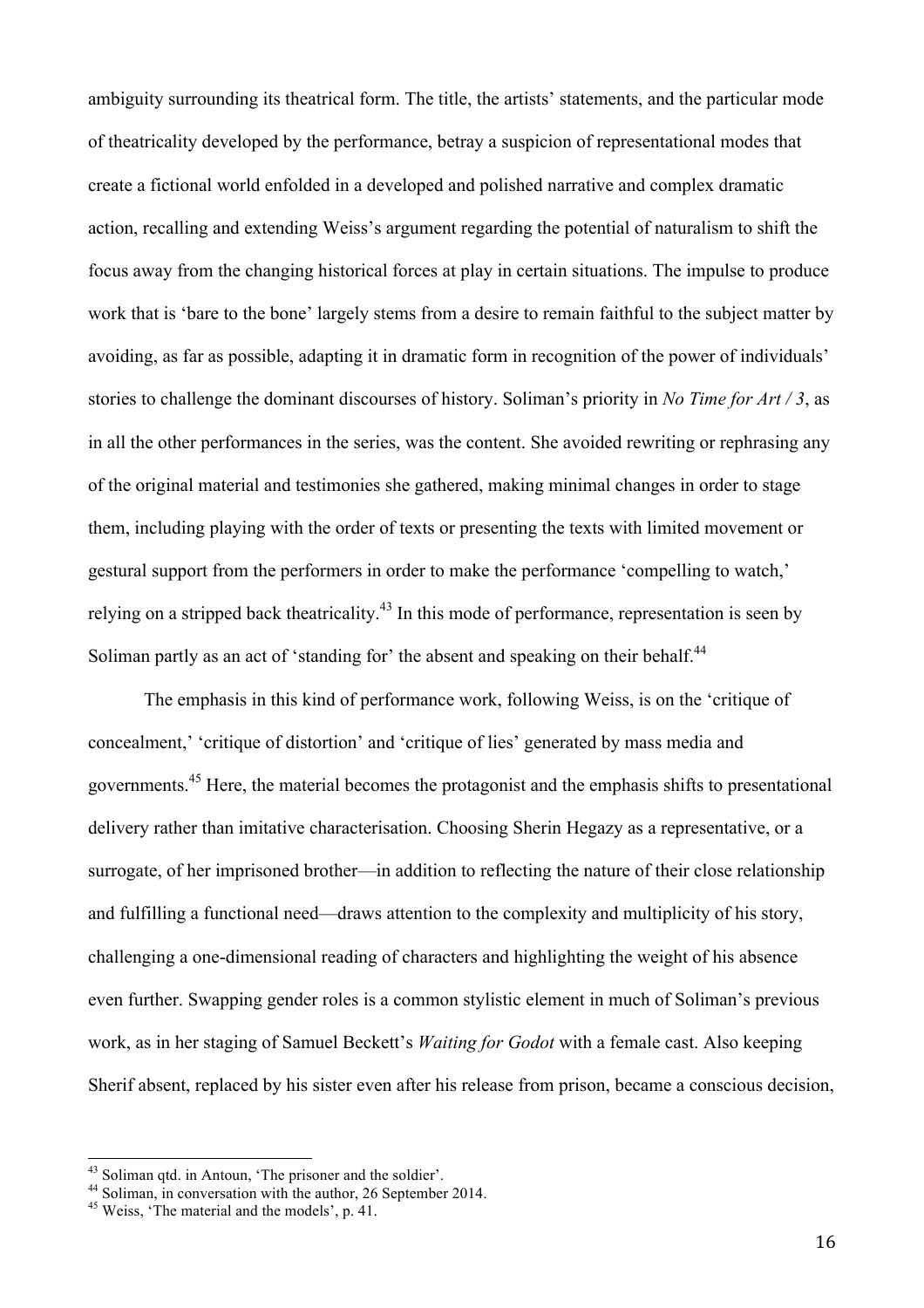as it was seen as a theatrically stronger choice.<sup>46</sup> Liz Tomlin explains that many artists working with verbatim strategies seek to resist psychological characterization or 'docu-fictional' representations to disable 'the potential for the audience to capture and objectify the testifiers within a dramatic frame that reflects an already ideological real.<sup>47</sup> This impulse can be identified in how Sherif is represented, but also in how the performance does not dramatize the events surrounding his imprisonment or El Gendy's position in the army. The performance does not explicitly represent many details of violence or abuse, nor does it engage in ideological rhetoric, but focuses on the more 'mundane' day-to-day rituals of admission, of getting by and becoming accustomed to the regulations, the discipline, the time and the institutional hierarchy. Through non-linear, juxtaposed narratives about 'mundane' activities we get glimpses of experiences on an intimate, personal level. This highlights the common aspects in the two experiences and facilitates empathic modes of identification for audiences who might share such experiences.

The performance's sparse spatial construction, with Hegazy in plain blue ordinary dress (the colour of prison uniforms) and El Gendy in plain ordinary green (the colour of military uniforms) combined with minimal physical movement or interaction between performers and the presentational delivery that is devoid of stylization or imitation (as El Gendy played himself), all work to challenge easy interpretations. Sherif and El Gendy's stories are presented in long, isolated stretches of verbatim readings from letters, testimonies or personal accounts. The delivered text is given focus, left to occupy the performance space and include the audience as witnesses. Implicating the audience was a strategy common to the two performances I experienced live, approached differently in each instance. In *No Time for Art / 0*, each audience member is directly invited to adopt the position of an appealer by individually reading out—with the aid of a microphone—a letter that declares their demands to put on trial those responsible for the killing of martyrs by an abusive regime, with each martyr identified by name, age, occupation, the location and the method by which he/she was killed. Less directly, in *No Time for Art / 3,* reading and

 46 Soliman, in conversation with the author, 26 September 2014. 47 Liz Tomlin, *Acts and Apparitions: Discourses on the Real in Performance Practice and Theory* (Manchester and New York: Manchester University Press, 2013), p. 135.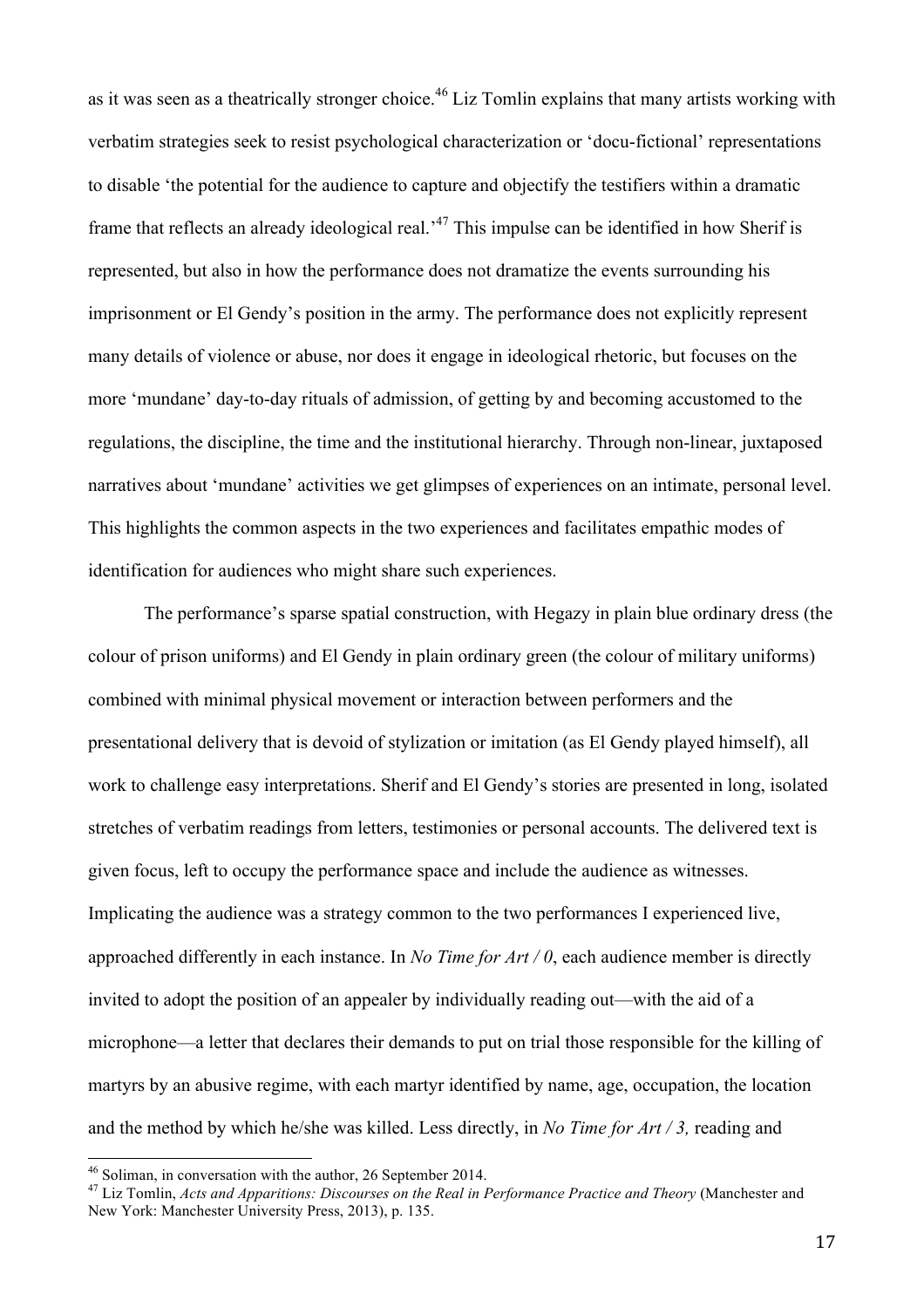projecting the letters exchanged between Sherif and his sister make private correspondences public, an intimate gesture that involves the audience. The first letter that Hegazy reads, projected behind her, opens with her brother stressing that, 'no one should see or read those words apart from you; I don't trust a single human being in the whole world outside but you!<sup>48</sup> The audience—by means of this subtle, ironic gesture—is placed in a privileged position of hearing an intimate testimony from a familial relation. Describing the use of letters exchanged between detainees and their family members in the documentary play *Guantánamo: 'Honor Bound to Defend Freedom'* (2004), Wendy

# S. Hesford proposes that

performance of the testimonial letters might be considered a technique of traumatic realism. But the play attempts to create an imaginative zone in which the humanitarian appeal can be made without reproducing the spectacle: we're witnesses to the inner lives of some of the prisoners, rather than witnesses to their physical suffering  $49$ 

Similarly, using testimonial letters and focusing on 'ordinary' personal accounts of everyday life inside the prison or the military camp in *No Time for Art / 3* works to mobilise the audience's empathy, fostering a collective sense of witnessing as well as humanizing the subjects, bringing them closer to each other and closer to the audience. Soliman made a conscious decision to avoid the display of outright violence and state abuse, which took place particularly in the case of Sherif. It was not mentioned, for instance, that he was tortured to sign a confession.<sup>50</sup>  $\cdot$ It is not about the violence of the extreme, it's the violence of the non-extreme,' explains Soliman, '[w]e wanted to tone down the really violent aspects, to bring out the commonalities'.<sup>51</sup>

The capacity of the performance to establish a particular relationship with the audience and summon public response through its engagement with and presentation of 'real life' stories was incidentally displayed in the unstaged moment of intervention from an audience member sharing her experience of struggle and imprisonment, described in the opening of this article. *No Time for* 

 48 Translation my own.

<sup>49</sup> Wendy S. Hesford, 'Staging Terror', in Carol Martin (ed.) *Dramaturgy of the Real on the World Stage* (Basingstoke: Palgrave Macmillan, 2010), pp. 45-60 (p. 53).<br><sup>50</sup> Eliminating explicit references to violence was also necessary to negotiate censorship and security risks and to

respect the testifiers' privacy. Soliman, in conversation with the author - 26 September 2014.<br><sup>51</sup> Soliman qtd. in Antoun, 'The prisoner and the soldier'.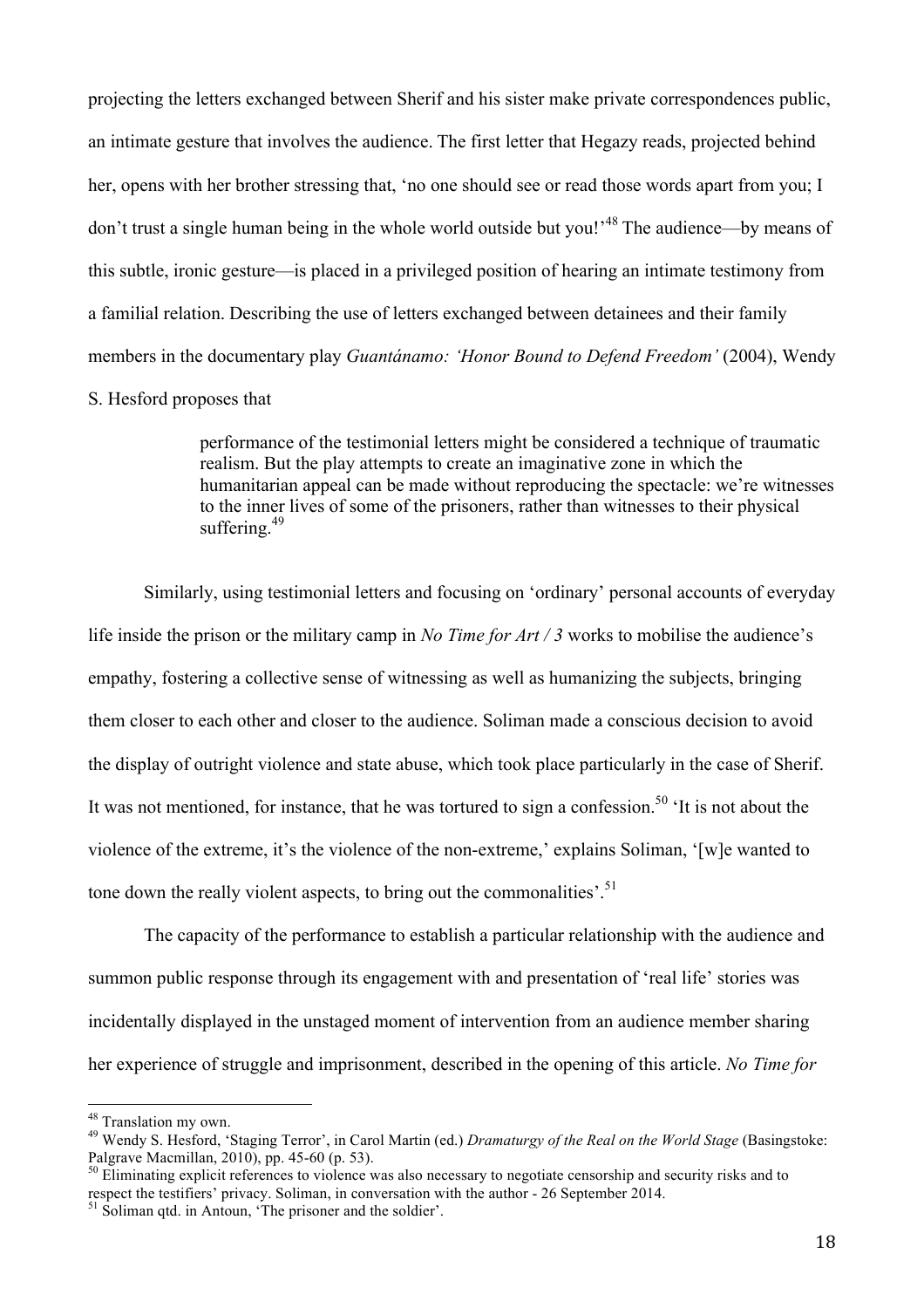*Art / 0* had previously triggered various forms of audience intervention, which, according to Soliman, varied from breaking into political chants against military rule, to moments of emotional and cathartic responses.<sup>52</sup> The brief confrontation I witnessed gave a material dimension to the reality inferred by the latest performance, extending its narrative. In that sense, it can be argued that this piece of 'documentary theatre' is 'performative of a public sphere' as Reinelt puts it, since it 'calls the public sphere into being by presupposing it exists, and constructs its audience to be part of a temporary sociality to attend to the matters portrayed.<sup>53</sup>

The performance's affective power is also triggered by, to draw again on Reinelt's words, the 'embodied negotiated relationship of discrete subjects to the performance and its materials [which] allows for collective experiences of grief or mourning, experiences of social solidarity or hilarity'.<sup>54</sup> The work was not divorced from 'life'; 'life' found its moment within the performance and was allowed to express itself there. The performance space became a porous and receptive vessel that pulled a marginal voice centre stage and the stripped down theatricality provided a space for closeness and connection. The fluid framework conditioned the written text itself, which changed throughout the series to reflect the makers' responses to changing events, including contexts of imprisonment, in Egypt. The performers' engagement with their roles and social lives were also affected by the surrounding circumstances, showing that repetition or fixity in dramatic representation, when 'real life' itself is shifting, becomes a hindrance.<sup>55</sup> The blurring of boundaries between performer and audience and the openness of the performance's formal structure contributed to the formation of a (non-violent) public realm within a wider context of uncertainty and violence. Both are invited to be present and active in a moment of revelation that also involves a direct encounter with experiences of loss and anger.

<sup>&</sup>lt;sup>52</sup> Soliman, in conversation with the author, 26 September 2014.<br><sup>53</sup> Janelle Reinelt, 'The Promise of Documentary', in Alison Forsyth and Chris Megson (eds.) *Get Real: Documentary Theatre Past and Present* (Basingstoke: Palgrave Macmillan, 2009), pp. 6-23 (p. 11-12).<sup>54</sup> Ibid p. 12.<br><sup>54</sup> Soliman, in conversation with the author, 26 September 2014.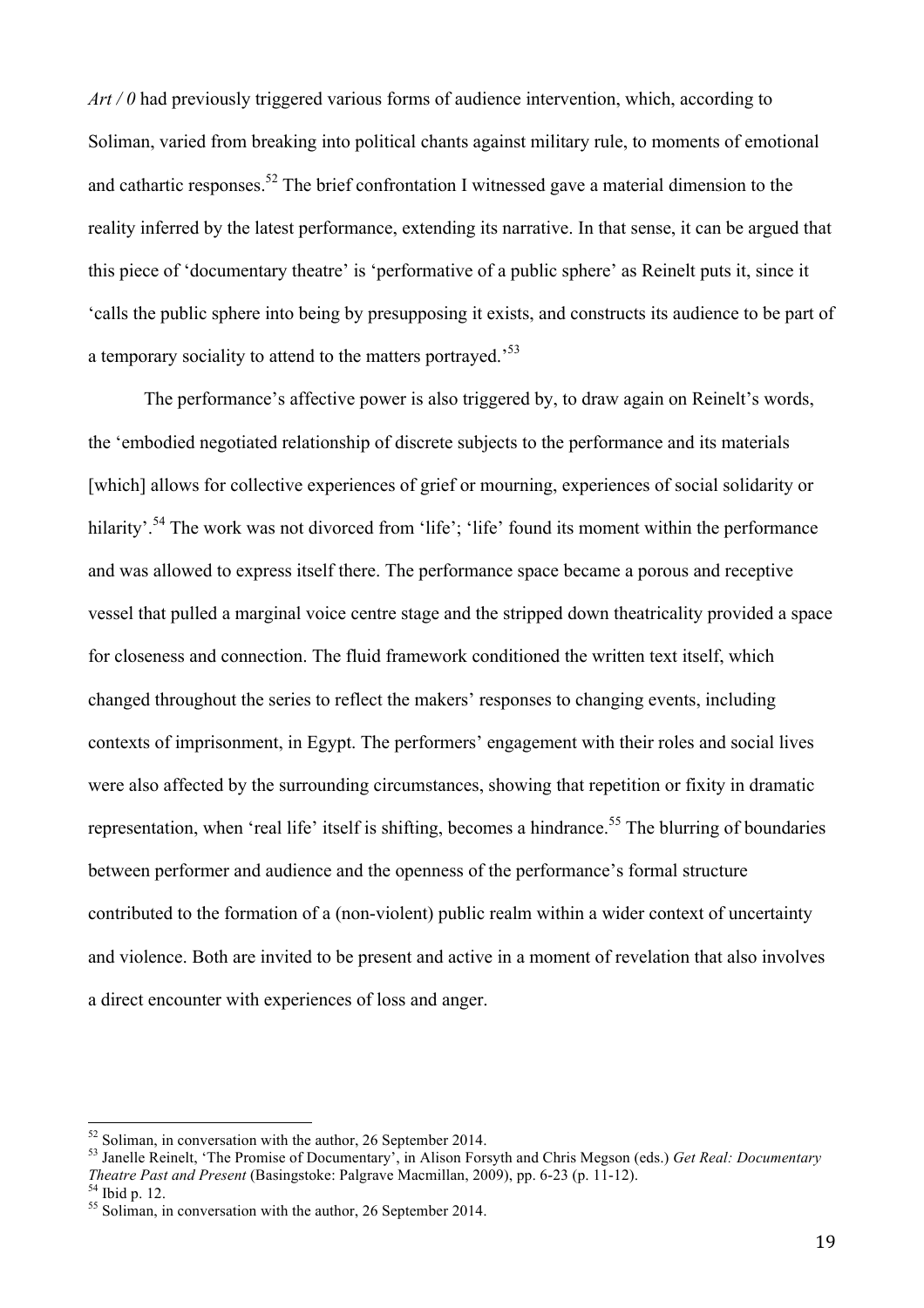Soliman does not know if it is time for art, or not: 'but there is a necessity to get things known and to talk about them.' She continues: 'maybe the tools of theatre aren't as good as other tools. But they are the tools I have'.<sup>56</sup>

## **Back to the Street**

After the performance, outside the theatre, the surrounding area is becoming livelier. My friend and I find our way through the crowd to a nearby coffee house located in a quieter alleyway and sit in one empty corner, order tea with mint, and contemplate the performance we just watched. I speak about being overwhelmed by the density and length of the texts delivered and how I found it challenging to identify, at first view, the nuances and contexts of the two stories. It took me a while to find my way into the performance. My mind was frantically working as I watched, trying to identify the threads and hold the keys to the narrative I was being confronted with, until the two interlocking narratives started to slowly unfold. It was not 'easy' or pleasurable viewing. At the same time, I was moved by the intimate personal details articulated by the protagonists, particularly the prisoner, whose ordeal was evidently more trying than the soldier's. As 'ordinary' as those details seemed at first glance, the fact that they were told from the perspective of an (absent) prisoner, given voice by his sister, and a soldier playing himself gave the details an unsettling dimension and an evocative quality. Their presence brought the realities of the events closer to my own. Those seemingly mundane details embedded in exceptional circumstances, rather than explicitly revealing those circumstances, open up fissures through which we get hints of the violence, abuse and subjugation underlying them. Would direct representation of violence potentially undermine harrowing experience? Here, perhaps, the invisible was more revealing than the visible. As we walk away from the coffee house, I think about how the performance is situated in that particular part of the city, where thousands of demonstrators have been detained or killed.

 56 Soliman, 'It's Time'.